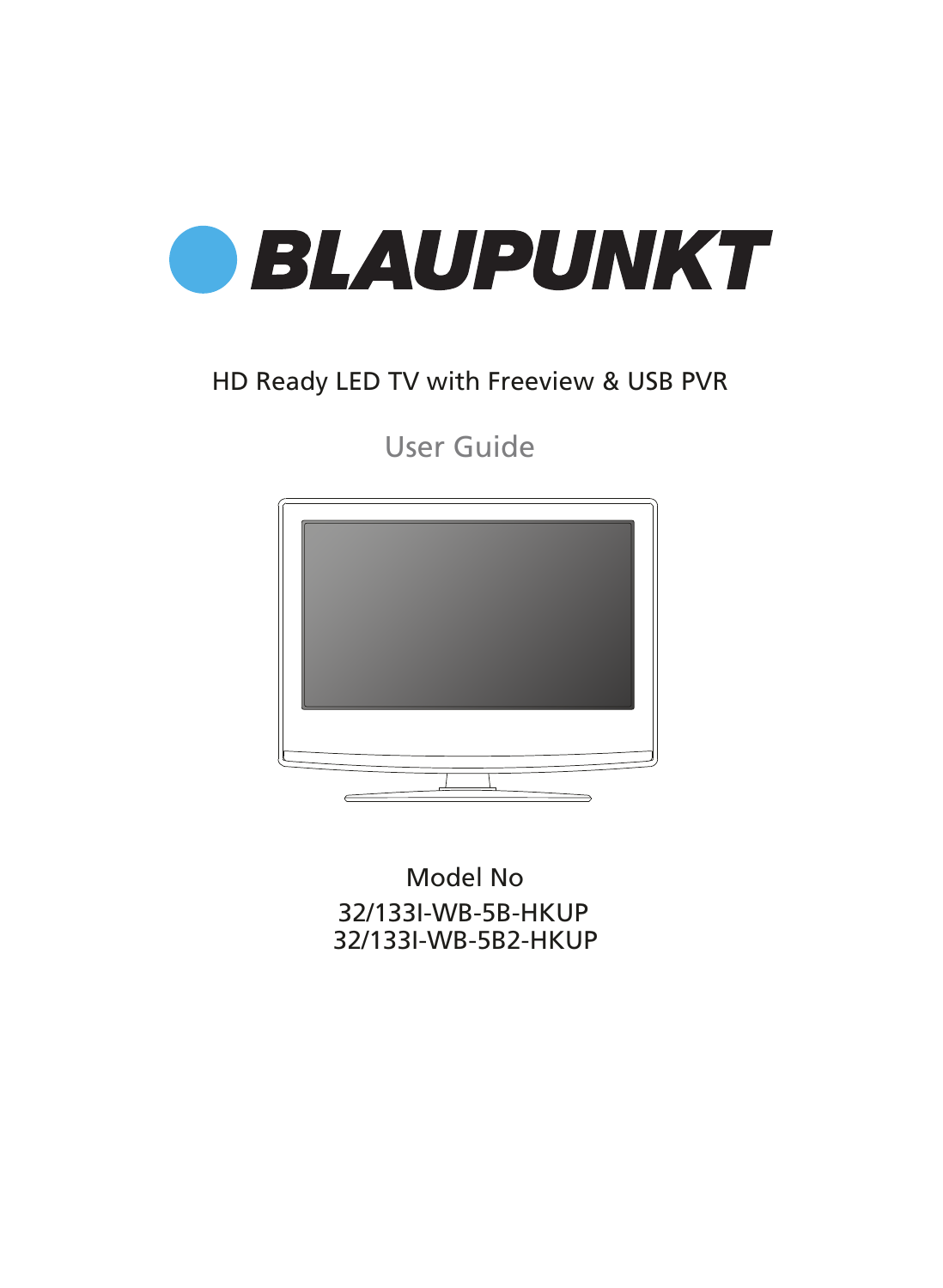## **IMPORTANT SAFETY INSTRUCTIONS**



Please read these instructions. All the safety and operating instructions should be read before the appliance is operated.

#### Warnings

- To reduce the risk of fire, electric shock or damage to the television, do not expose it to dust, rain or moisture, or place any objects filled with liquids on or near the television.
- Do not place the television in a confined space. Ensure that nothing can obstruct the ventilation openings at the rear of the television.

To prevent spread of fire, keep candles or other open flames away from this product at all times



• Dispose of this television and any components including batteries in an environmentally friendly manner. If in doubt, please contact your local authority for details of recycling.

#### Safety

- For your safety, this appliance is fitted with a fused moulded 3 pin mains plug. Should the fuse need to be replaced, ensure that any replacement is of the same amperage and approved with the BSI mark.
- Never try and replace the mains plug unless you have adequate qualifications and are legally authorised to do so. In the event that a replacement Mains cable is required, contact the manufacturer for a suitable replacement.
- Never use the television if it is damaged in any way.
- Always place the television on a flat level surface avoiding anywhere which may be subject to strong vibration.
- Ensure the television is not placed on top of the power cable as the weight of the television may damage the cable and cause a safety hazard.
- Never place mobile phones, speakers or any other device which may cause magnetic or radio interference, near the television. If interference is apparent, move the device causing the interference away from the television.
- To disconnect the apparatus from the mains, please use the mains plug located on the underside/rear of the TV. The mains plug shall remain readily operable.
- When installing on a wall, ensure the TV is at least 5cm from the wall for ventilation.
- Ensure that the power switch on the unit and the mains plug are always easily accessible.

WARNING: Excessive noise when using earphones and headphones can cause loss of hearing.

#### Maintenance

- To clean this unit, wipe with a soft, dry cloth. If the surfaces are extremely dirty, use a soft cloth dipped in a soap and water solution or a weak detergent solution.
- Never use alcohol, paint thinner or benzene to clean this unit.
- Before using a chemically treated cloth, read the instructions that came with the cloth carefully.

**CAUTION:** If water or other liquid enters the television through the display panel surface, a malfunction may occur.



### Packaging

- The safest way to transport your item is in the original box/packaging - please save your packaging for this.
- You will need original box/packaging in the event of warranty/service repair or support. We are unable to carry out warranty/service if you are unable to package the item correctly.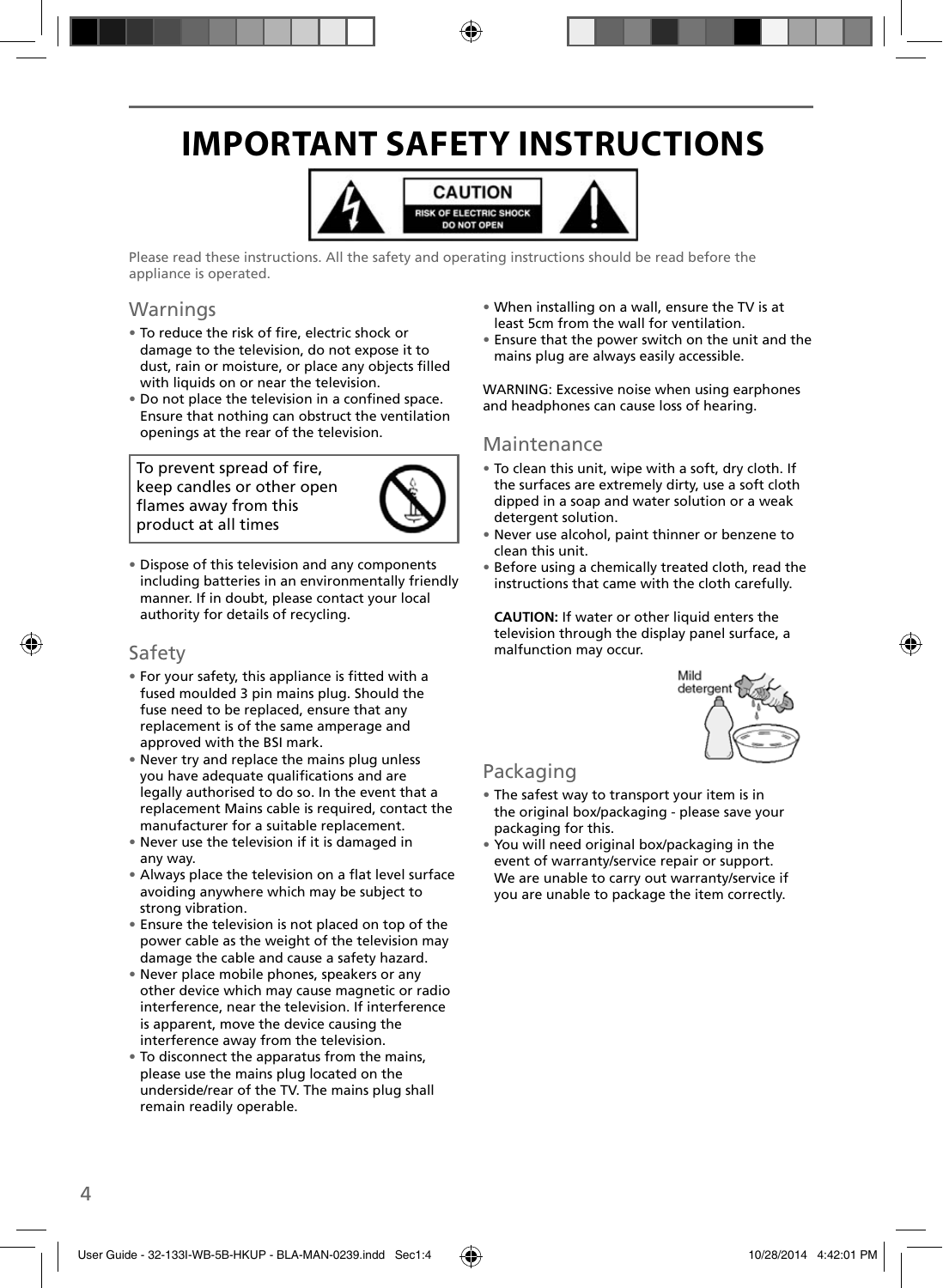## **IMPORTANT SAFETY INSTRUCTIONS**



Please read these instructions. All the safety and operating instructions should be read before the appliance is operated.

Important Information Regarding Use of Video Games, Computers, Captions or Other Fixed Image Displays

The extended use of fixed image program material can cause a permanent "shadow image" on the LCD/LED panel.

This background image is viewable on normal programs in the form of a stationary fixed image. This type of irreversible LCD/LED panel deterioration can be limited by observing the following steps:

- 1. Reduce the brightness/contrast setting to a minimum viewing level.
- 2. Do not display the fixed image for extended periods of time.
- 3. Turn the power off when not in actual use.

Examples of images that you need to watch out for are as follows (this is not an exhaustive list):

- TV Channel Logos: e.g. Shopping channel logos and pricing displays-especially if they are bright and stationary. Moving or low-contrast graphics are less likely to cause ageing of the screen.
- Time Displays
- Teletext: Do not view a stationary page for a long period of time
- TV/DVD Menus: e.g. Listings of DVD disc content
- Pause Mode: Do not leave the TV in pause mode for long periods of time, e.g. When watching DVDs or videos.

**Important** - Once 'shadow image/screen burn' occurs, it will never disappear and is not repairable under warranty.

How do I dispose of this product?

UK: Waste electrical products should not be disposed of with household waste. Separate disposal facilities exist. For your nearest facilities, please see www.recycle-more.co.uk or in store for details.

ROI: Waste electrical products should not be disposed of with household waste. Separate disposal facilities exist. Check with your Local Authority or retailer for recycling advice.

#### **Batteries**

• Do not expose batteries to high temperatures, excessive heat, prolonged sunshine or fire as this may cause leakage, explosion or ignition.



- Observe the correct polarity when inserting batteries.
- Do not use different types of batteries together or mix old and new batteries.
- Dispose of batteries in an environmentally friendly way.
- Certain regions may regulate the disposal of batteries. Please consult your local authority.



Cd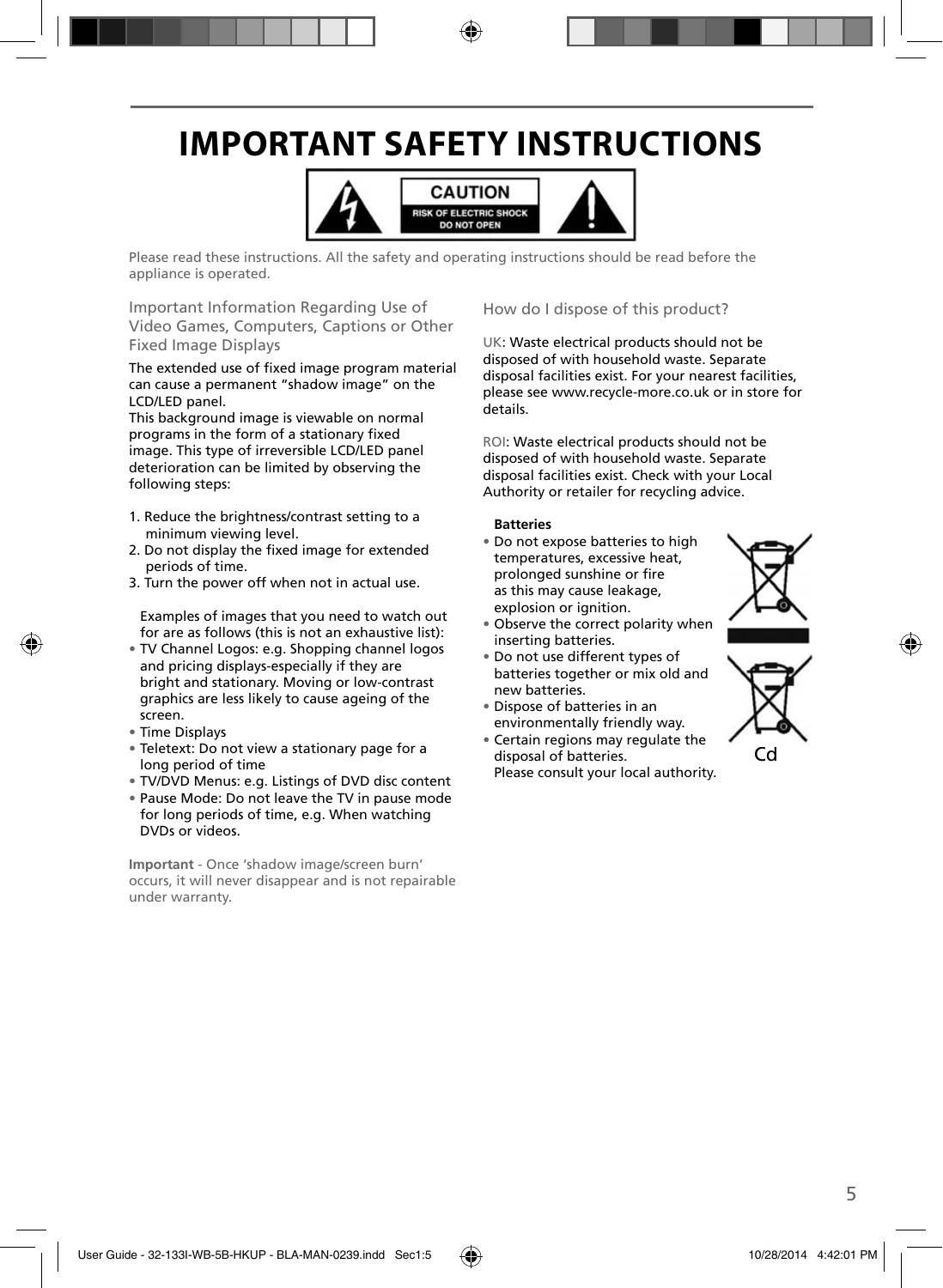## **CONTENTS**

| Using your TV with a Sky digital set top box $\ldots \ldots \ldots \ldots \ldots \ldots \ldots$ |  |
|-------------------------------------------------------------------------------------------------|--|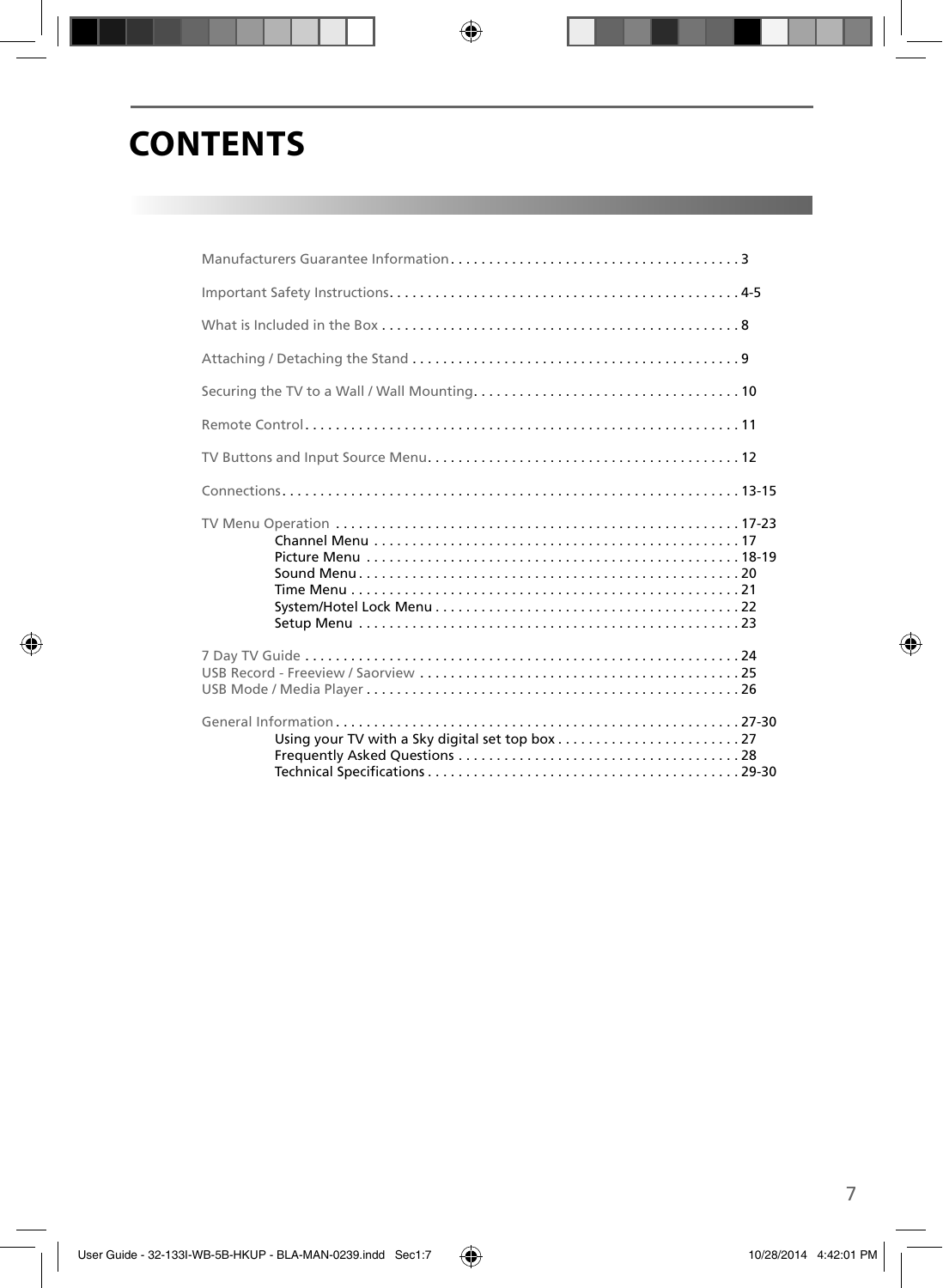## **WHAT IS INCLUDED IN THE BOX**

### Accessories

Included with this TV are the following accessories.

#### 1 x User Guide



#### 1 x Quick Start Guide



#### 1 x TV



1 x RF Cable



#### 1 x Remote Control



#### 2 x AAA Batteries



1 x Mini Component / YPbPr



1 x Stand Installation Pack (Includes stand base, stand neck and screws)



Please save your box/packaging as you will need this in the event of warranty/service repair or support. We are unable to carry out warranty/service if you are unable to package it correctly. The safest way to package your item in the event of warranty/service repair is in it's original box/packaging.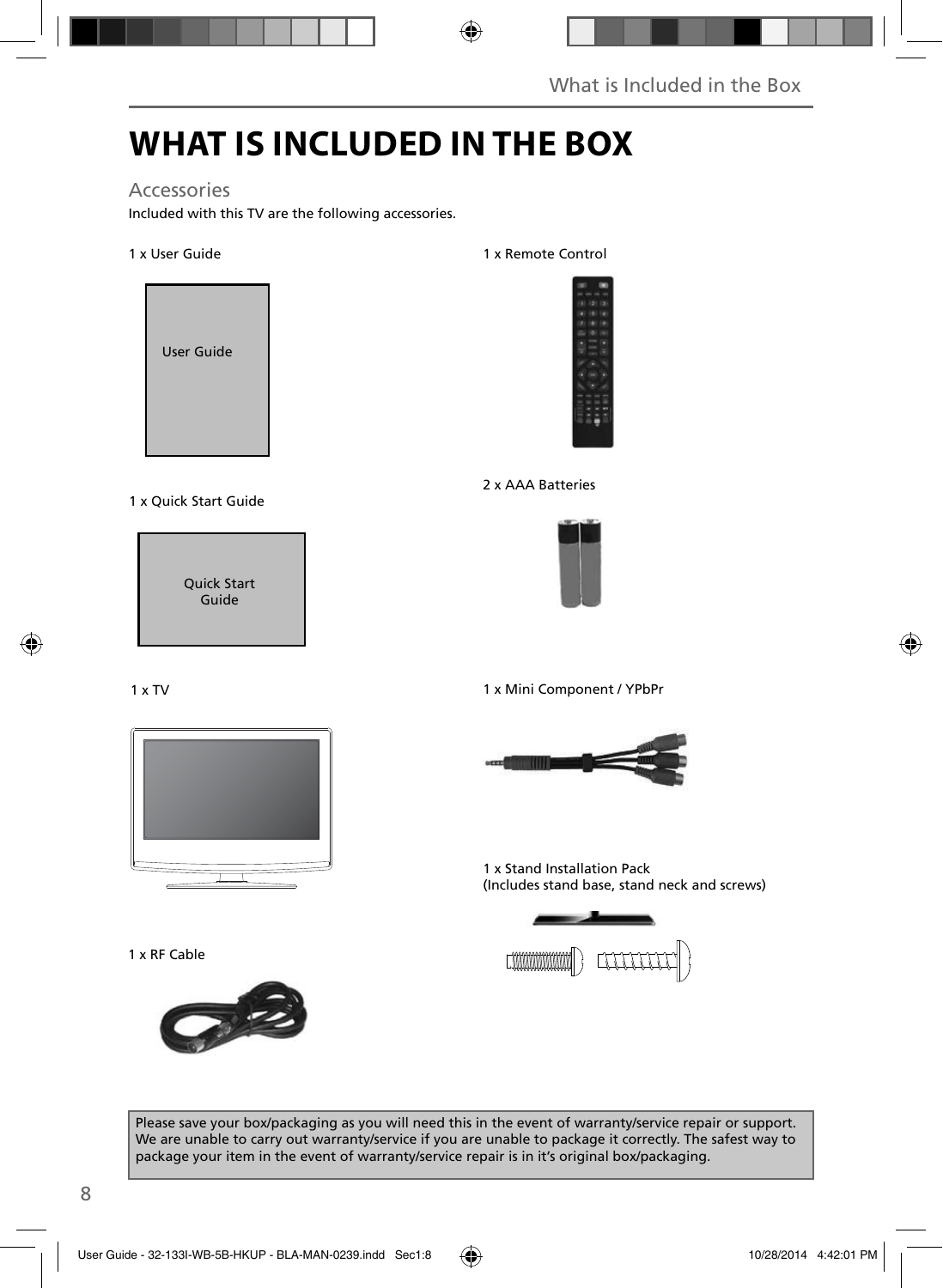## **ATTACHING/DETACHING THE STAND**

### Attaching the stand

To complete the stand installation you will require a cross head screw driver.

There are two types of screws provided as shown below.



Used for attaching the stand neck to the TV (fig.1)

**5 x** M (4x10) **3 x** ST (3.7x18)

Used for attaching the stand base to the stand neck (fig.3)



(fig.1) Attach the stand neck to the rear of the TV set using the 5 x M(4x10) screws provided.



(fig.2) Peel off the protective plastic cover then attach the stand base to the stand neck.



When securing the self-tapping screw/s into the base of the stand (on first installation) the screw/s will be naturally tight as they create a thread in the plastic of the stand neck in order to support a TV of this size.

a) Ensure the cross head screw driver tip fits correctly into the head of the screw and that it is not too big or small.

**b)** Screw in all screws individually and partially before tightening all of the screws fully.

**c)** If they become very tight try loosening them slightly and then re-tightening them once again as this will continue the process of creating the thread for the screws.

(fig.3) Secure the base to the neck by using the 3 x ST (3.7x18) screws provided.

### Detaching the stand

Remove the screws highlighted then remove the stand base and neck from the rear of the TV set.

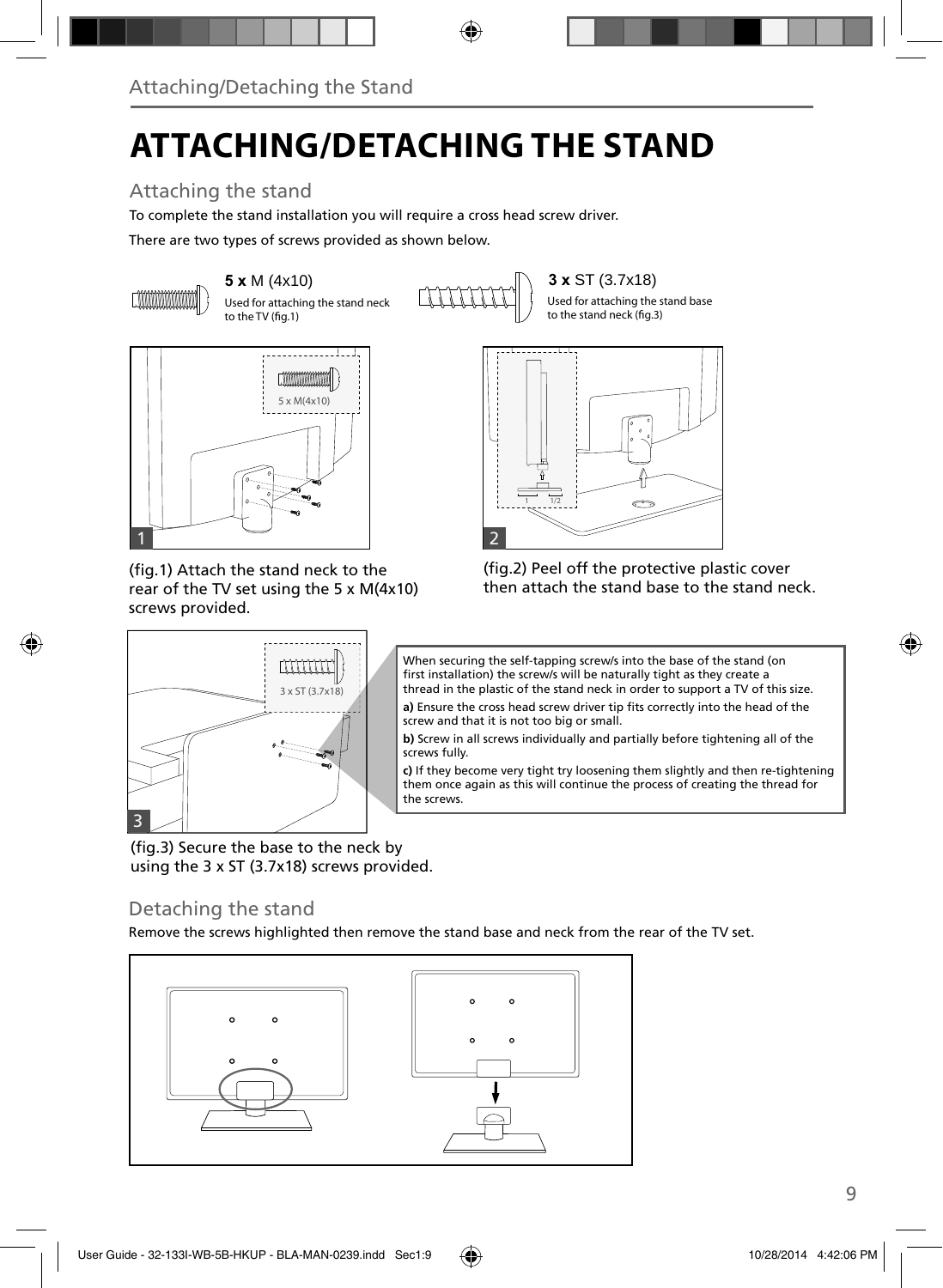## **SECURING THE TV TO A WALL**

### Securing the TV to a Wall

For maximum security in the home when using a TV with its stand anti-tip straps should be fitted. These are available from supermarket websites and other websites and are an easy, inexpensive and effective way of ensuring your TV stays safely upright. Straps are designed to be attached to the rear of the TV and then tethered to the wall or the furniture the TV is stood on.

Note - Please ensure that children do not climb on the TV set.

**A)** Using one or both of the top wall-mounting holes and screws (the screws are already supplied in the wall mounting holes) fasten one end of the fastening cord/s to the TV.



**B)** Secure the other end of the fastening cord/s to your wall. (you will need screws/fixings suitable for your wall type - available separately from most DIY stores).



The Royal Society for the Prevention of Accidents is urging people to take care with flat-screen televisions. RoSPA stated in 2010 that "Toddlers are particularly at risk of pulling flat-screen televisions on to themselves. They are unsteady on their feet and are attracted by colourful television images." The risk is increased as televisions become lighter.

### Wall Mounting

IMPORTANT - Before drilling any holes in the wall ensure you are not drilling where there could be any electrical wires, water or gas pipes.



1) Remove the four screws highlighted that are supplied in the wall mounting holes.

2) The wall mount can now be easily attached to the mounting holes on the rear of the TV.

For VESA wall mounting information please refer to the Technical Specification page.

For optimum viewing, if wall mounting the TV higher than eye level, the TV should be tilted downwards so that the TV's screen is 'face on'. See fig 1 and 2.



Important – If wall mounting this TV, only use the screws already provided in the wall mounting holes. Using other screws which are longer could cause irreparable damage to internal parts.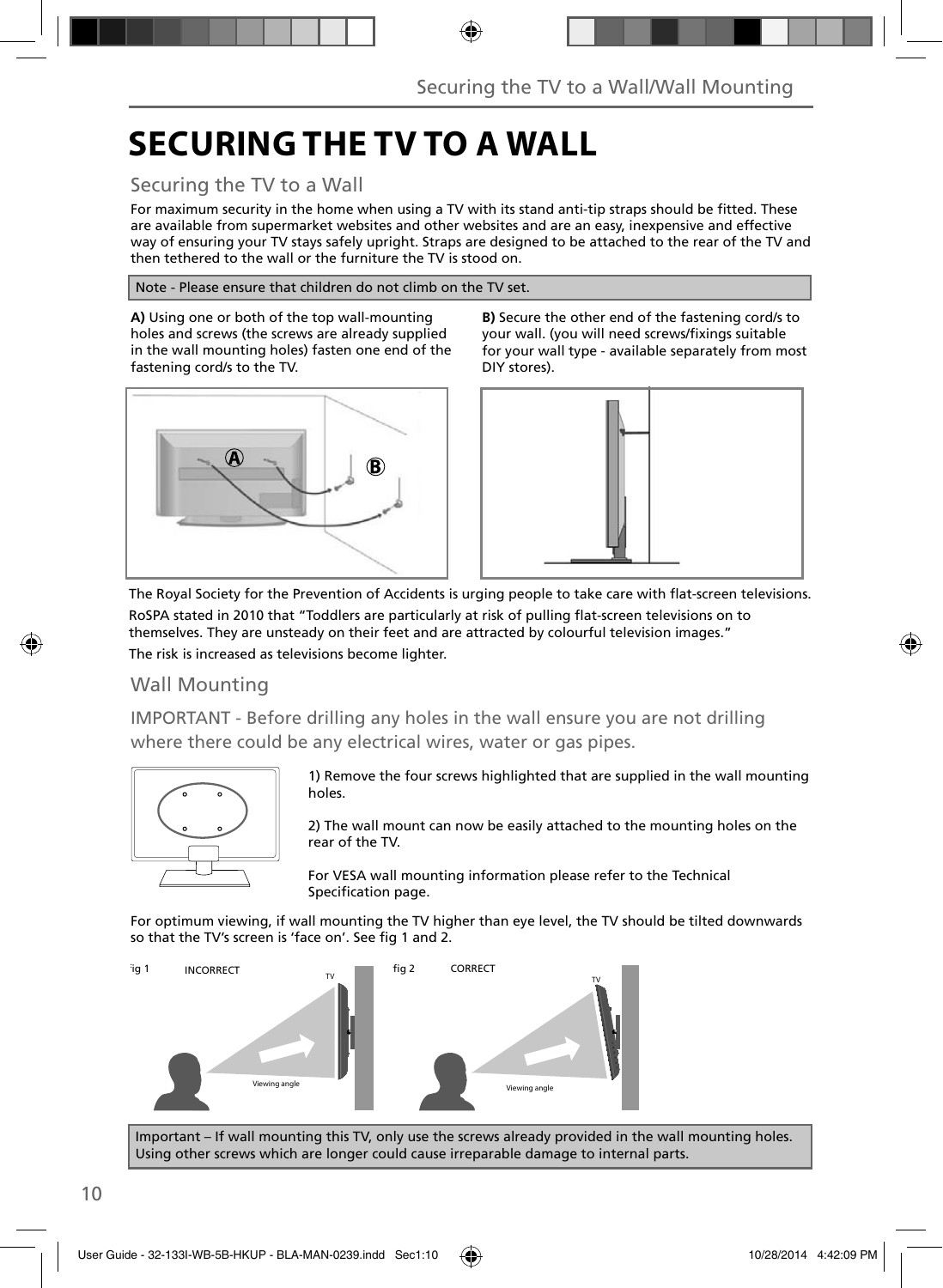## **REMOTE CONTROL**

|                   | STANDBY - Switch on TV when in standby or vice versa<br>MUTE - Mute the sound or vice versa<br>DTV - Switch to Freeview source<br>RADIO - Switch to radio whilst in Freeview source<br>USB - Switch to USB source<br>O DVD - Switch to DVD source                                                                                                                                                                                                                                                                                                                                                                       |  |
|-------------------|-------------------------------------------------------------------------------------------------------------------------------------------------------------------------------------------------------------------------------------------------------------------------------------------------------------------------------------------------------------------------------------------------------------------------------------------------------------------------------------------------------------------------------------------------------------------------------------------------------------------------|--|
| $\mathbf{Z}$      | NUMBER BUTTONS - 0 - 9 to select a TV channel directly.<br>TV GUIDE - Opens the 7 Day TV Guide (Freeview mode)<br>$\mathbb{C}$ - To return to the previous channel viewed                                                                                                                                                                                                                                                                                                                                                                                                                                               |  |
| 3)                | VOL $(+/-)$ - To increase / decrease the sound level<br>P.MODE - Scrolls through picture mode options<br>S.MODE - Scrolls through sound mode options<br>FAV - To display favourites menu<br>$CH (+/-)$ - To increase or decrease the channel being watched<br>MENU - To display OSD menu<br><b>EXIT - To exit all menus</b><br>(A/V/4/M/OK) - Allows you to navigate the on-screen menus<br>and adjust the system settings to your preference<br>SOURCE - To display the input/source menu<br>INFO - Press once for now/next channel information<br>Press twice for programme information about current<br>programme    |  |
| $\vert 4 \rangle$ | ASPECT - To switch the screen between the different<br>picture ratios<br>SLEEP - Press repeatedly to cycle through the sleep options<br>AUDIO - To change the audio language (if available)<br>SUBTITLE - To switch the dialogue at the bottom of the screen<br>(on/off)<br>TEXT - To enter/exit Teletext (Analogue TV)<br>TEXT HOLD - Teletext mode - Hold current page which is<br>displayed (Analogue TV)<br>DISPLAY - To switch off the screen when listening to radio<br>⊙ TEXT/DVD ZOOM - Zoom function for Teletext and DVD<br>O DVD MENU/RECORD - Access the DVD root menu and USB                              |  |
| య⊚⊡               | record function<br>- To restart the current chapter<br>⋒<br>- To advance forward to the next chapter<br><b>B</b> - To stop the playback/Eject Disc<br>(To EJECT the disc press/hold the ■▲ button for 4 seconds)<br>(4) - To play in fast rewind mode<br>- To play in fast forward mode<br>- To play/pause<br>DVD SETUP/REC LIST - Opens up DVD Menu or Opens the list<br>of what has been previously recorded<br>□ ⊙ iD GOTO - To go to a specific chapter<br>A-B - Press once to set point, press a second time to return<br>to point<br>C ANGLE - Select different angle of DVD<br>□ ⑦ A REPEAT - To repeat playback |  |
|                   |                                                                                                                                                                                                                                                                                                                                                                                                                                                                                                                                                                                                                         |  |
|                   | For Models with Integrated DVD players                                                                                                                                                                                                                                                                                                                                                                                                                                                                                                                                                                                  |  |
|                   | For Models with PVR Function                                                                                                                                                                                                                                                                                                                                                                                                                                                                                                                                                                                            |  |

For Models with USB Playback



11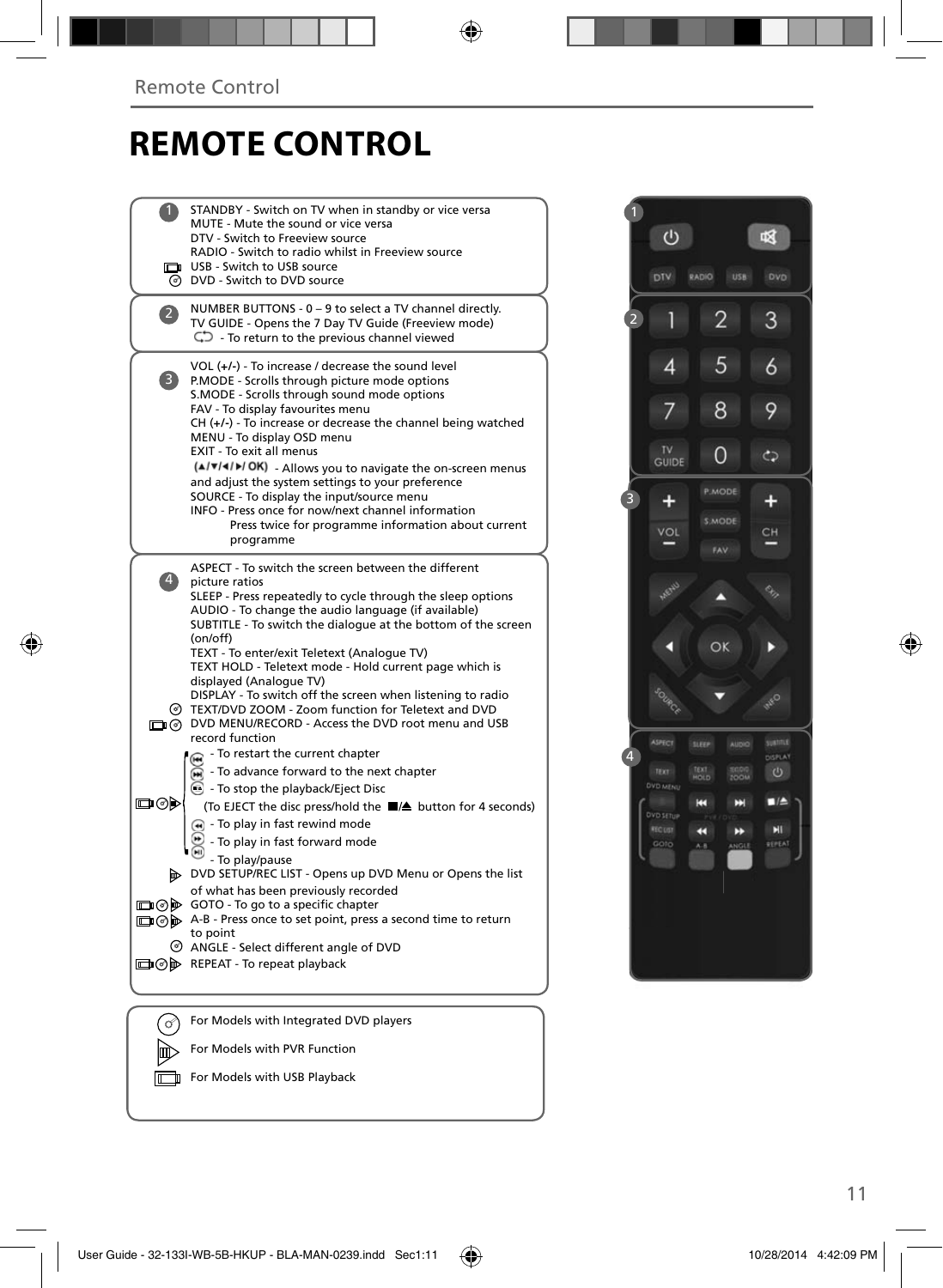## **TV BUTTONS AND INPUT SOURCE MENU**



Volume up and menu right 7

### Choosing Mode Input/Source

#### Use the source menu to switch between input/connections.

For further information on input/connections please view 'Connections' pages.

#### A) Using the buttons on the remote control:

1) Press [SOURCE] - The source menu will appear. 2) Press  $[V]$  or  $[\Lambda]$  to select the input you require. 3) Press [OK].

B) Using the buttons on the Television:

1) Press [SOURCE]. 2) Scroll up / down using CH+/ CH- buttons to the input/source you require. 3) Press Vol+ to change input/source to the

one selected.



Example of Source menu depending on the TV model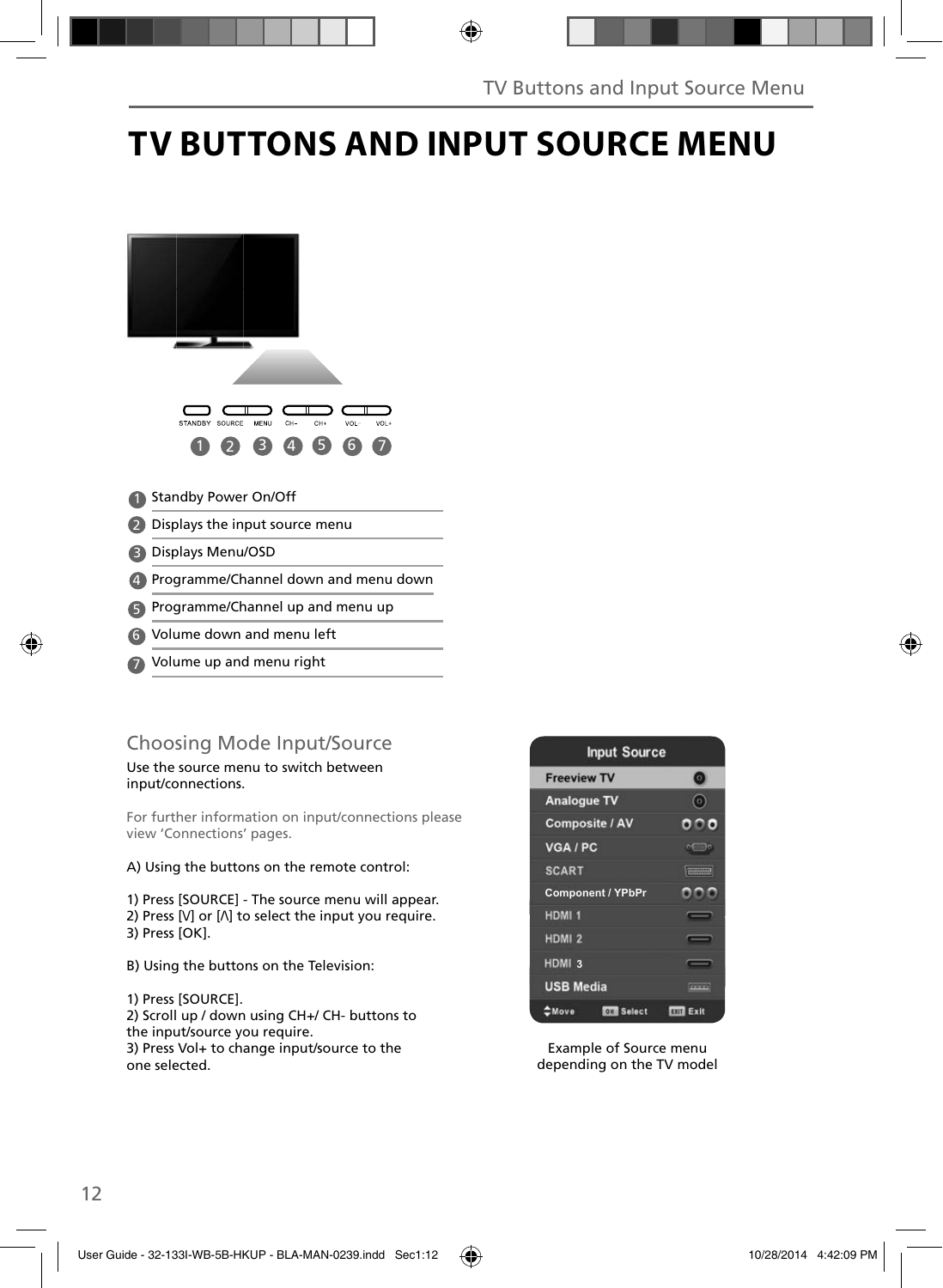# **CONNECTIONS**



| @<br>رب |       |       | KG.          | O                | <b>COLORADO</b><br> ⊙ (∷∷:) ⊙ | ଚ)    |
|---------|-------|-------|--------------|------------------|-------------------------------|-------|
| COAX    | HDM 1 | HDM 2 | <b>SCART</b> | VGA/PC(Audio in) | VGA/PC IN                     | RF IN |
|         |       |       |              |                  |                               |       |

| O     | O | O |                   | IE  | $\circledcirc$ | p.                | O<br>$\Omega$   |  |
|-------|---|---|-------------------|-----|----------------|-------------------|-----------------|--|
| AV IN | R | т | HDMI <sub>3</sub> | USB | YPbPr          | <b>CI CARD IN</b> | <b>EARPHONE</b> |  |
| H     |   |   |                   |     |                | IV.               |                 |  |

|   | COAX Audio Out    | Digital Coax Output  |
|---|-------------------|----------------------|
| B | HDMI <sub>1</sub> | <b>HDMI</b> Input    |
|   | HDMI <sub>2</sub> | <b>HDMI</b> Input    |
| D | <b>SCART</b>      | <b>SCART Input</b>   |
| н | VGA PC Audio In   | 3.5mm PC audio input |
|   | VGA PC            | <b>VGA-PC</b> input  |
|   | <b>RFIN</b>       | RF / TV Aerial Input |
|   |                   |                      |

| H | AV IN      | Video Input                                                  |
|---|------------|--------------------------------------------------------------|
|   | R/L        | R/L Audio shared for Video/Composite<br>and component/ YPbPr |
|   | HDMI3      | <b>HDMI</b> input                                            |
| ĸ | <b>USB</b> | USB port                                                     |
|   | YPbPr      | HD input (Ypbpr)                                             |
|   | CI CARD IN | Common Interface module                                      |
|   | Earphones  | Earphone Input                                               |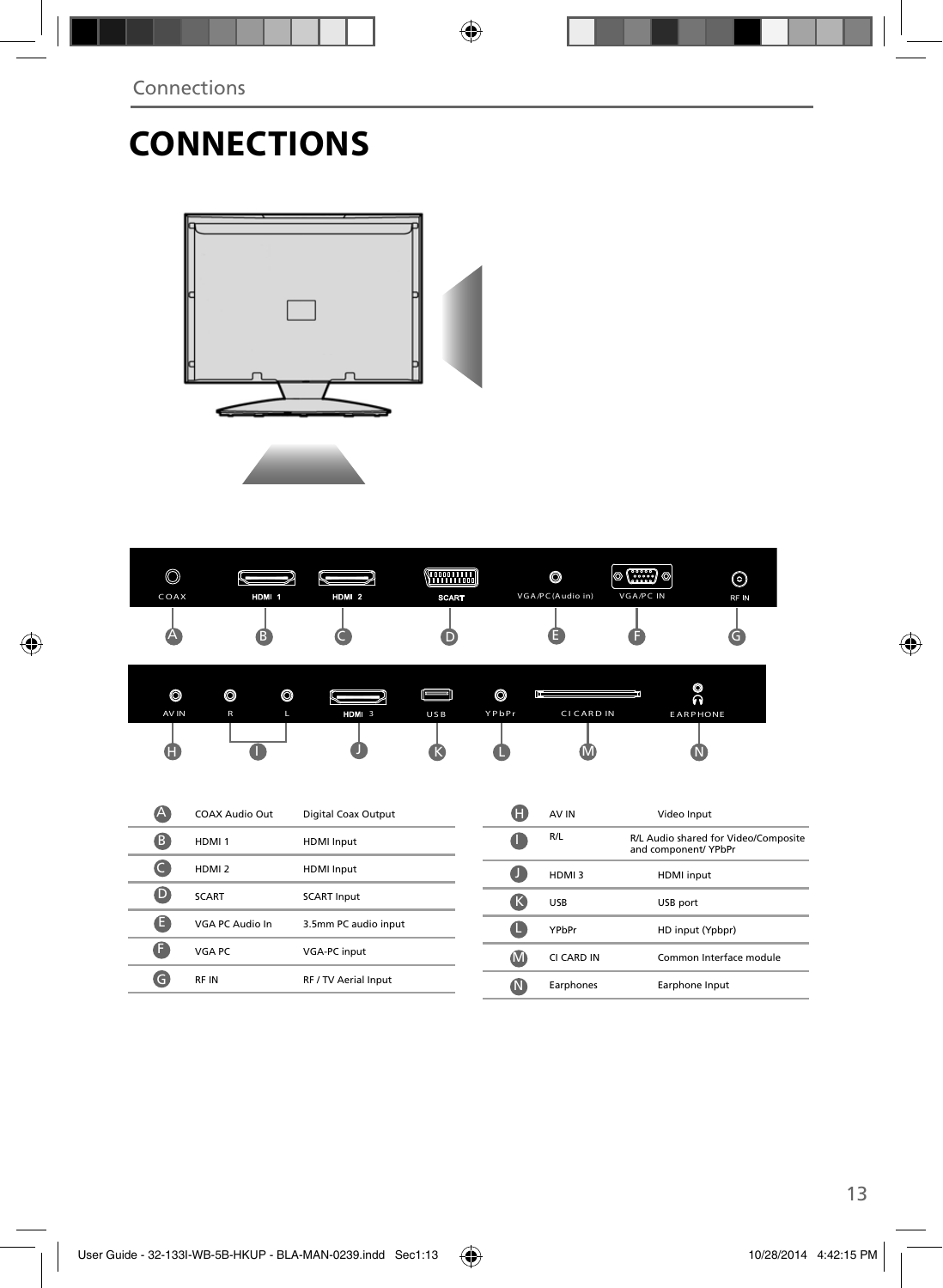## **CONNECTIONS**

Note: Connecting cables are shown for example only and may not be included. Please check 'What Is Included In The Box' page.

### Connecting to a device with Composite AV/Video output

TV Source should be set to Composite/AV



### Connecting to a device with SCART output

#### TV source should be set to SCART



### Connecting to a device with HDMI output

A HDMI cable can output both video and audio and enables you to enjoy digital-quality video and audio with minimal loss of quality.

TV Source should be set to the corresponding HDMI port (HDMI 1, HDMI 2 etc)



Note: This model TV can not be used as a PC/laptop monitor via the HDMI input. The HDMI Input is provided to view digital content with compatible external devices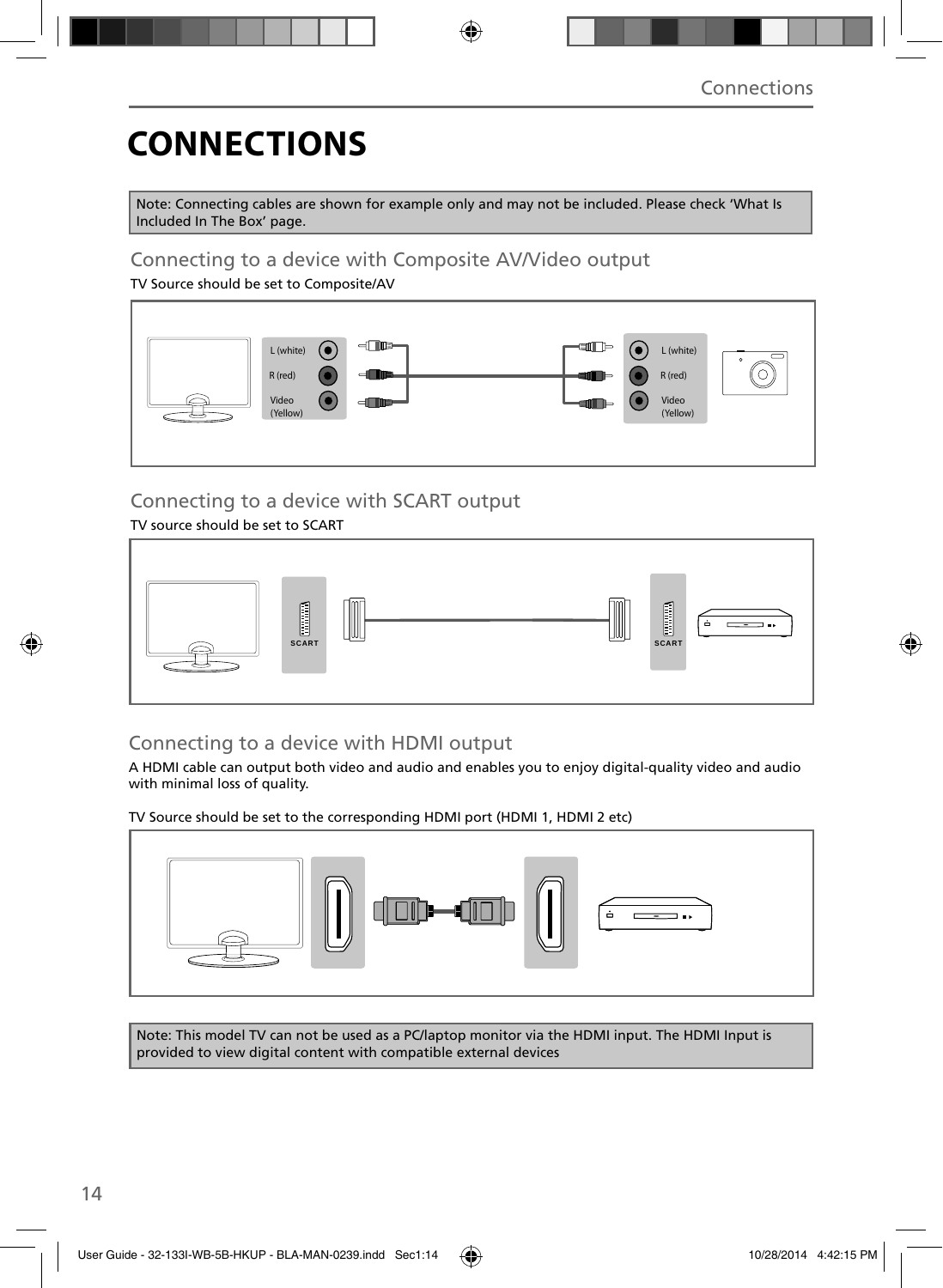## **CONNECTIONS**

### Connecting to a device with Component/YPbPr output

If you are supplied with a cable from the device which has RED, GREEN, BLUE, RED & WHITE connectors you must connect via Component (for picture) and by phono cable (for sound).

TV Source should be set to Component/YPbPr



Connecting to a device with VGA/PC output (Laptop or Desktop Computer) TV Source should be set to VGA/PC



Connecting to an external audio device (Amplifiers, Surround Sound, Sound Bars etc)

When connecting via the TV's 3.5mm Earphone output, this will disable the TV speakers.

There are two options to connect a device via the 3.5mm Earphone Output.

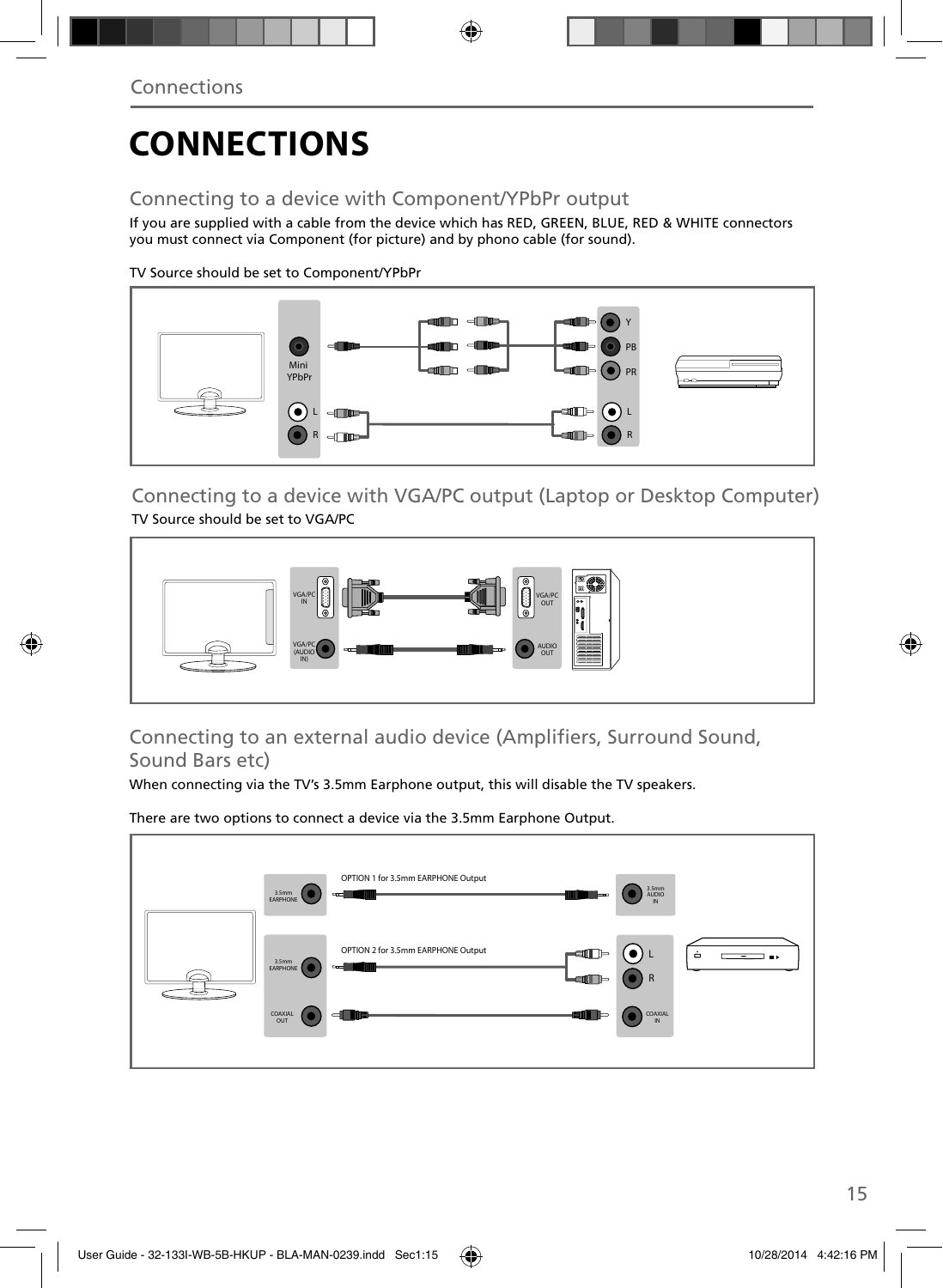### **CHANNEL MENU**





To access this menu, press [MENU] button on the remote control. To select a sub menu press [OK]

If you wish to make changes to any of the default settings, use the scroll  $\Box \Box \blacktriangleright \blacktriangleleft$  buttons. To confirm any settings press [OK] button. To exit this menu at anytime, press [EXIT] button.

Auto Tuning - Allows you to retune the television for all digital channels, digital radio stations and

#### analogue channels

Analogue Manual Tuning - Allows you to manually tune your analogue signal

Freeview Manual Tuning - Allows you to manually tune your digital signal

Channel Edit - Allows you to delete, move, skip and add favourite channels

| <b>Channel Edit</b>                     |              |
|-----------------------------------------|--------------|
| BBC <sub>1</sub><br>1                   | ony          |
| BBC <sub>2</sub><br>2                   | ony          |
| ITV1<br>3                               | orv          |
| Channel 4<br>4                          | otv          |
| 5<br>five                               | otv          |
| BBC <sub>3</sub><br>6                   | ony          |
| 7<br>BBC4                               | otv          |
| ITV2<br>8                               | orv          |
| SKY1<br>9                               | onv          |
| <b>10 SKY2</b>                          | orv          |
| Delete<br>FreeTV<br>$\sim$<br>Move<br>۰ | Skip<br>٠.   |
| $\leftrightarrow$ Fav<br>OK  <br>Select | Back<br>Menu |

Schedule List - Lists your programme reminders

Signal Information - Allows you to view signal frequency, signal quality and signal strength CI Information - Pay per view services require a "smartcard" to be inserted into the TV. If you subscribe to a pay per view service the provider will issue you with a 'CAM' and a "smartcard". The CAM can then be inserted into the COMMON INTERFACE PORT (CI Card In)

Tip: If you do not press any buttons for 30 seconds, the menu will automatically exit. You can change the length of time before the menu exits automatically - see 'OSD Timer' in the Time Menu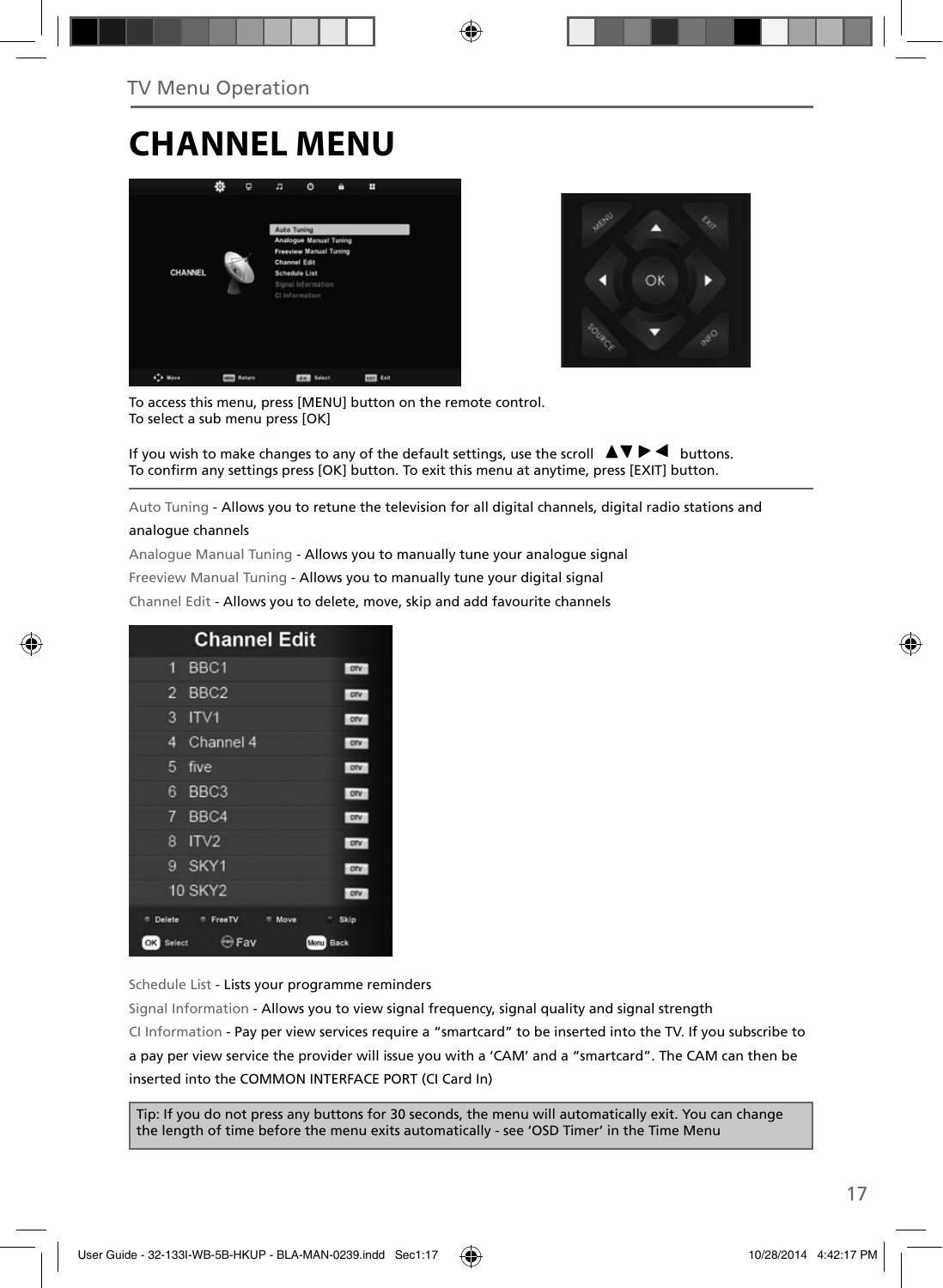## **PICTURE MENU**





To access this menu, press [MENU] button on the remote control and scroll right. To select a sub menu press [OK]

If you wish to make changes to any of the default settings, use the scroll  $\blacktriangle \blacktriangledown \blacktriangleright \blacktriangleleft$  buttons. To confirm any settings press [OK] button. To exit this menu at anytime, press [EXIT] button.

|          | Picture mode - Choose from the following presets:          |  |  |  |  |
|----------|------------------------------------------------------------|--|--|--|--|
| Dynamic  | Recommended settings for fast moving pictures              |  |  |  |  |
| Standard | <b>Standard settings</b>                                   |  |  |  |  |
| Mild     | Set to be lighter in colour and less bright                |  |  |  |  |
| Personal | Lets you manually alter all the settings                   |  |  |  |  |
| Economy  | Power saving mode which reduces the energy used by up to   |  |  |  |  |
|          | 25% (by reducing the power to the LED/LCD panel).          |  |  |  |  |
|          | In Economy mode, the TV will switch itself to Standby mode |  |  |  |  |
|          | after 3-5 hours in the event that the TV buttons or remote |  |  |  |  |
|          | control buttons are not pressed (change the picture mode   |  |  |  |  |
|          | to another setting to de-activate this function)           |  |  |  |  |
|          |                                                            |  |  |  |  |

**Picture Mode** - Choose from the following presets:

You can make the following adjustments in **Personal** mode:

Contrast - Switch the balance between black and white.

Brightness - Increase or decrease the brightness of the picture.

Colour - Increases the colour from black and white.

Tint - Lets you increase or decrease the level of tint within the picture

(only available in VGA/PC source mode).

Sharpness - Increase or decrease the sharpness of the picture.

#### **Colour Temperature** Choose from the following presets:

| Normal | Default settings                  |
|--------|-----------------------------------|
| Warm   | Increases red within the picture  |
| Cold   | Increases blue within the picture |

**Noise Reduction** - Choose from the following presets:

| Off    | Turns noise reduction off  |
|--------|----------------------------|
| Low    | Minor system adjustment    |
| Middle | Medium system adjustments  |
| High   | Maximum system adjustments |
|        |                            |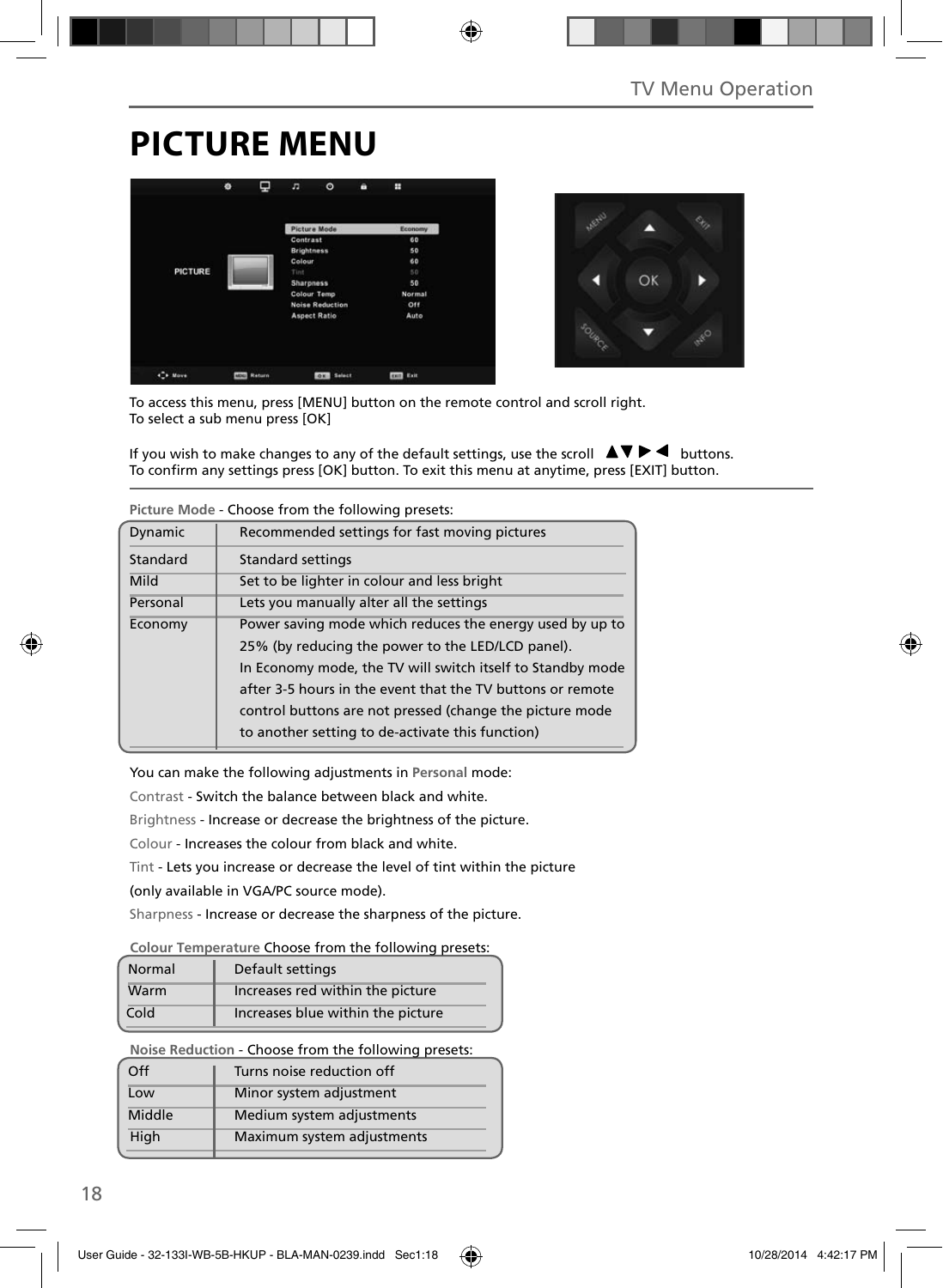## **PICTURE MENU**





To access this menu, press [MENU] button on the remote control and scroll right. To select a sub menu press [OK]

If you wish to make changes to any of the default settings, use the scroll  $\Box \blacktriangledown \blacktriangleright \blacktriangleleft$  buttons. To confirm any settings press [OK] button. To exit this menu at anytime, press [EXIT] button.

Aspect Ratio - Within the UK the picture format varies depending on the channel/broadcast. There are a

number of different options to best meet your needs

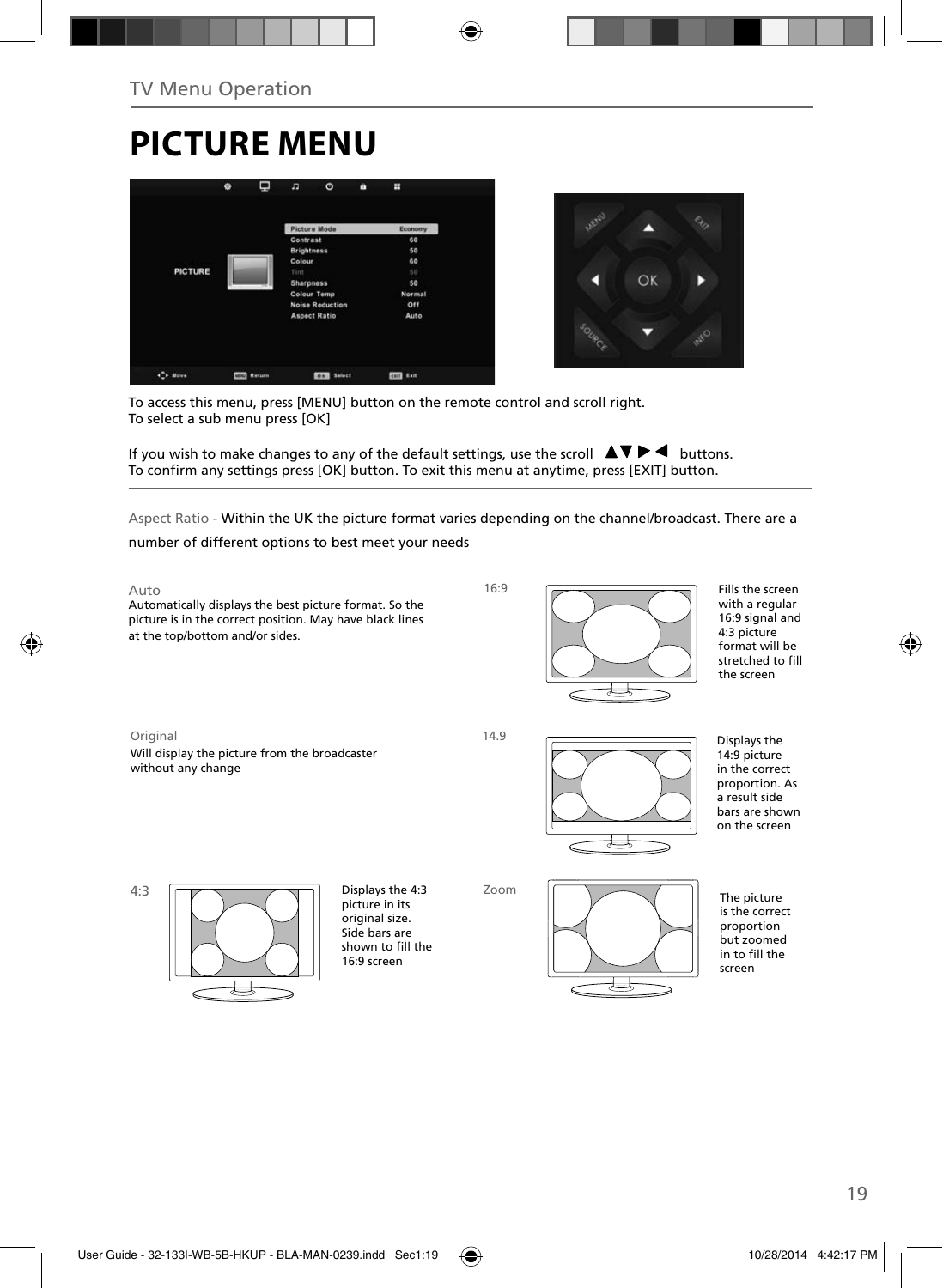## **SOUND MENU**





To access this menu, press [MENU] button on the remote control and scroll right. To select a sub menu press [OK]

If you wish to make changes to any of the default settings, use the scroll  $\Box \blacktriangledown \blacktriangleright \blacktriangleleft$  buttons. To confirm any settings press [OK] button. To exit this menu at anytime, press [EXIT] button.

**Sound Mode** - Choose from the following presets

| Standard     | Default settings                        |
|--------------|-----------------------------------------|
| <b>Music</b> | Emphasises music over voices            |
| <b>Movie</b> | Provides live and full sound for movies |
| Sports       | Emphasises sound for sports             |
| Personal     | Selects your personal sound settings    |

 **Tip:** Treble and bass levels can only be adjusted when the sound mode 'Personal' is selected.

Treble - To adjust the amount of high frequency within the sound

Bass - To adjust the amount of low frequency within the sound

Balance - To switch the sound between the left and right speakers

Auto Volume Level (AVL) - When 'on' is selected, the volume will attempt to stay at a constant level

regardless of TV programme and advertisements

Digital Output - This is the digital COAX Audio output. Choose from the following options:

| Off        | To turn off Digital Output                                                            |
|------------|---------------------------------------------------------------------------------------|
| Auto       | Selects the best settings automatically                                               |
| <b>PCM</b> | Select this option if you are connecting to a Stereo Hi-fi via coax cable (Pulse-code |
|            | modulation (PCM) is a digital representation of an analogue signal)                   |

Audio Description - This allows the user to increase and decrease the AD (Audio Description) volume level.

(Audio Description is a service available on certain programmes. It provides a description of what is

happening during the selected programme for a person who is visually impaired)

Audio Delay - Enables the user to adjust setting to sync picture and audio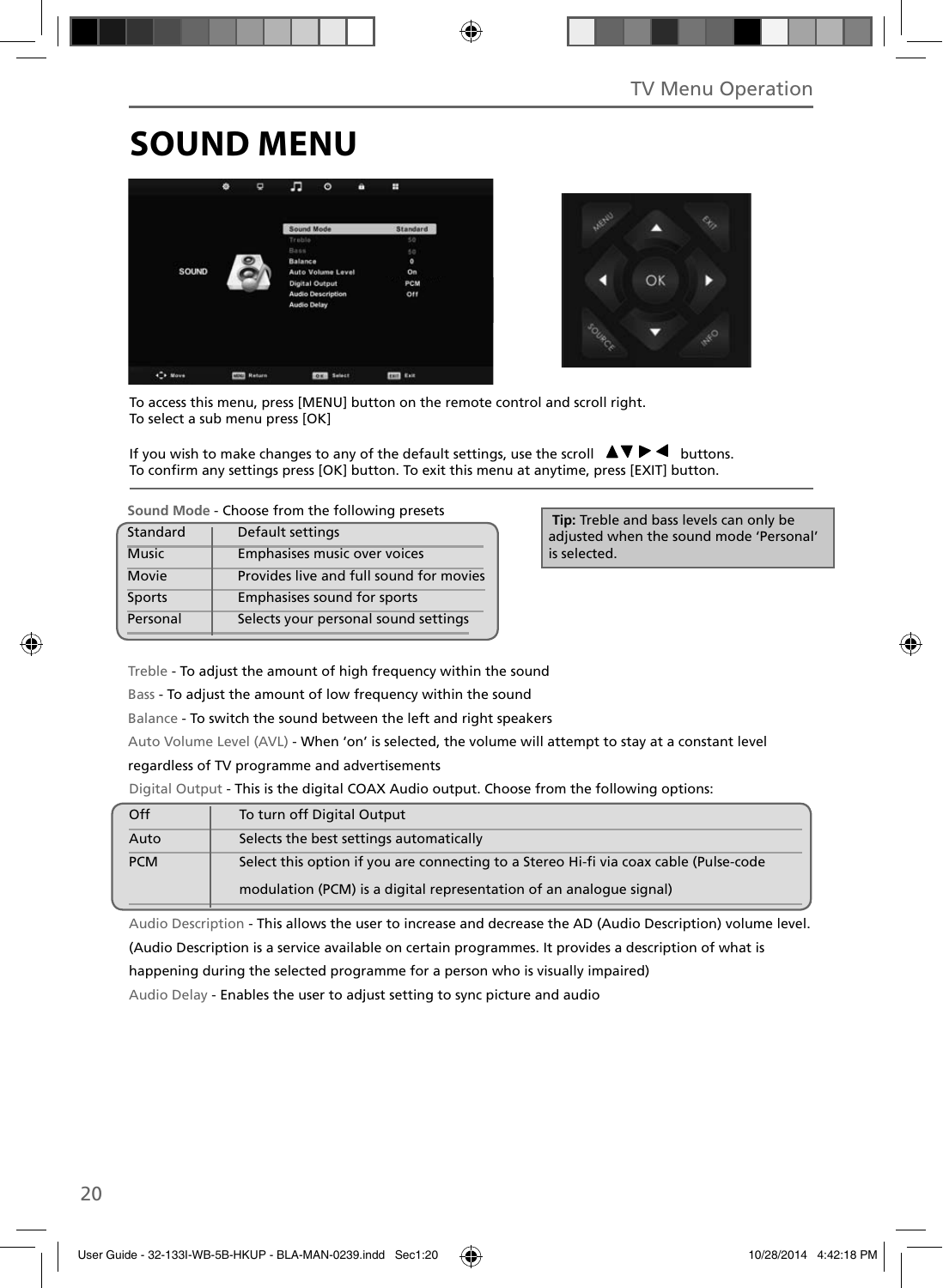### **TIME MENU**





To access this menu, press [MENU] button on the remote control and scroll right. To select a sub menu press [OK]

If you wish to make changes to any of the default settings, use the scroll  $\Box \blacktriangledown \blacktriangleright \blacktriangleleft$  buttons. To confirm any settings press [OK] button. To exit this menu at anytime, press [EXIT] button.

Clock - Shows the date and time

Off Time - Allows you to set a specific time for your TV to turn off

On Time - Allows you to set a specific time for your TV to turn on, the channel it will then display, the

source it will be on and also the volume. This function can then be toggled to repeat every day or a

certain day (the TV must be in standby mode for this to be effective)

Time Zone - Change your current time zone

Sleep Timer - Lets you set the sleep timer so the television automatically switches off after a set amount of

time. Off -> 10min -> 20min -> 30min -> 60min -> 90min -> 120min -> 180min -> 240min

Auto standby - Set Auto standby between 3 hours, 4 hours and 5 hours ( to turn off this function you must exit Home Mode in the Picture Menu)

OSD Timer - Lets you adjust the amount of time the On Screen Menu stays on the screen before disappearing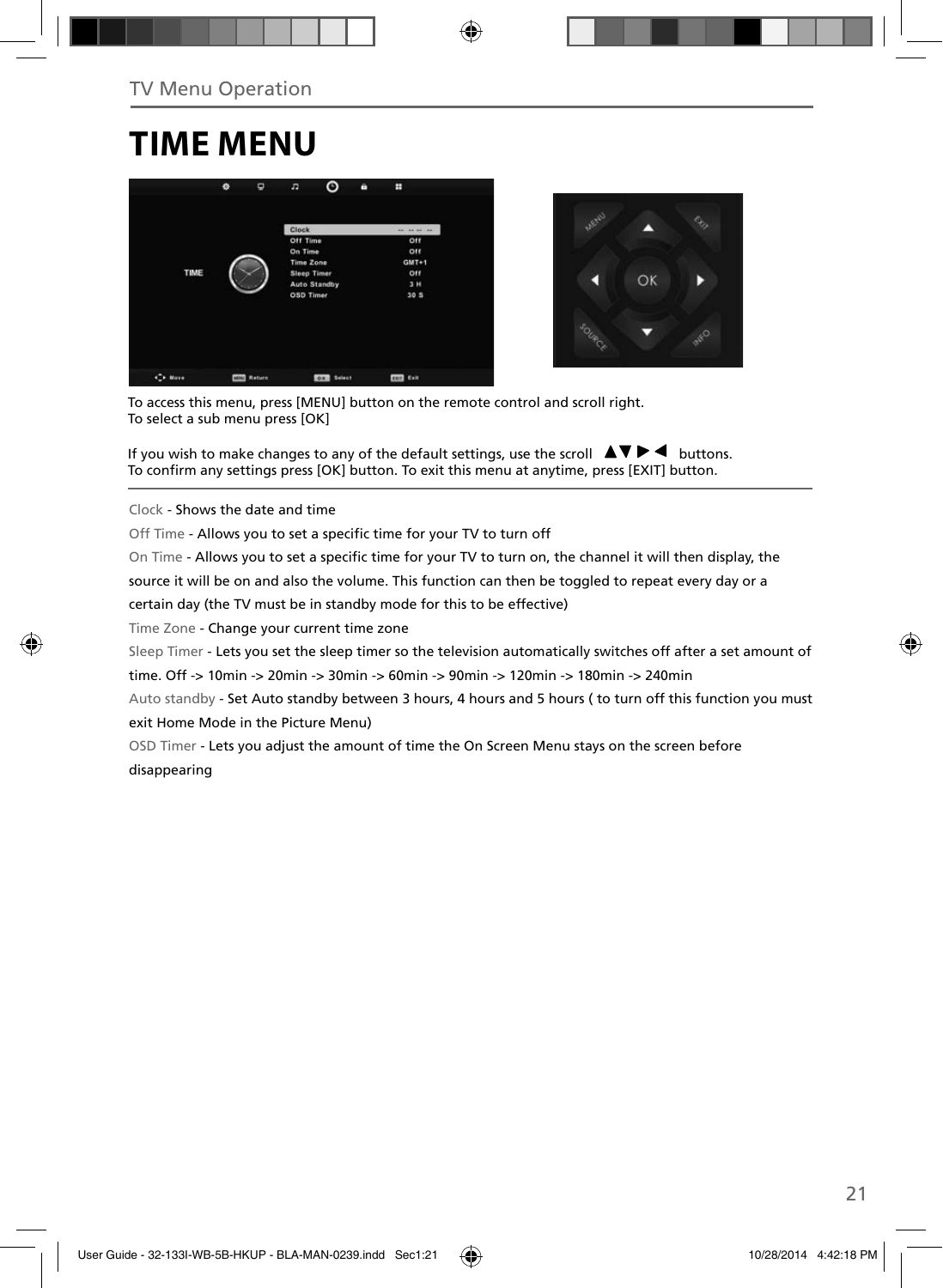## **SYSTEM/HOTEL LOCK MENU**





To access this menu, press [MENU] button on the remote control and scroll right. To select a sub menu press [OK]

If you wish to make changes to any of the default settings, use the scroll  $\blacktriangle \blacktriangledown \blacktriangleright \blacktriangleleft$  buttons. To confirm any settings press [OK] button. To exit this menu at anytime, press [EXIT] button.

System/Hotel Lock - Allows you to lock or unlock the menu. You will be asked to enter a 4 digit password

Use the **◄** button to quit the password input or use the **►** button to clear. Default password is 0000.

TV Button Lock - Allows you to lock the buttons on the side of the TV set

Parental Guidance - Allows you to set the rating to block certain content based on age information

Default Source - Allows the user to set the default source. The default source is the source the TV starts on when first switched on

Default Channel - Allows the user to set a channel as the default channel on the Digital source. The

default channel is the channel the TV starts on when first switched on

Source Lock - Allows you to lock the source menu

Channel Lock - Allows you to lock certain channels manually

Max Volume - Allows you to adjust and set the maximum volume

Change Password - Allows you to change the password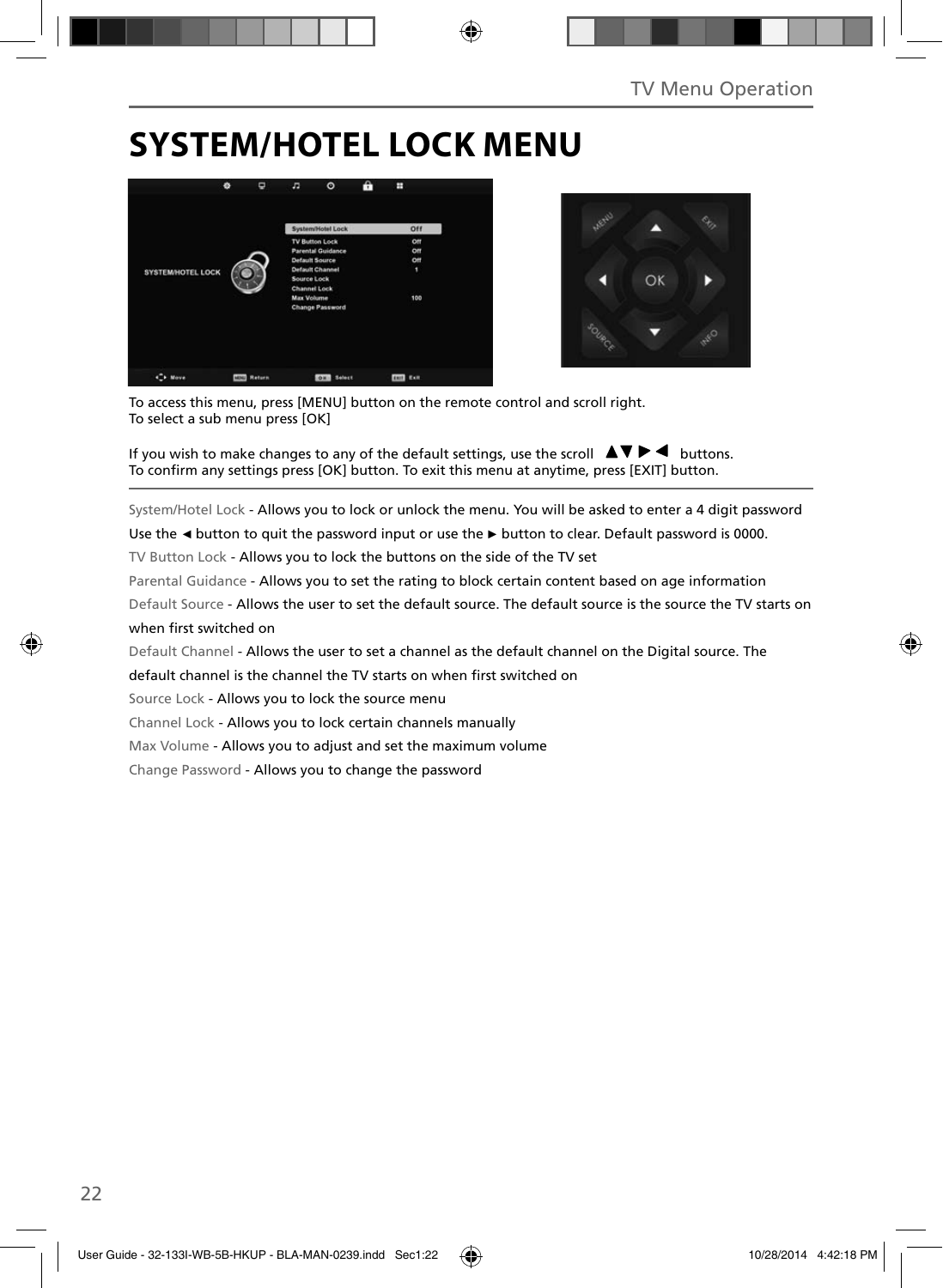### **SETUP MENU**





To access this menu, press [MENU] button on the remote control and scroll right. To select a sub menu press [OK]

If you wish to make changes to any of the default settings, use the scroll  $\blacktriangle \blacktriangledown \blacktriangleright \blacktriangleleft$  buttons. To confirm any settings press [OK] button. To exit this menu at anytime, press [EXIT] button.

Language - Allows you to change the language of the menu

Audio Language - Shows the current audio language

Subtitle Language - Shows the current subtitle language

Hearing Impaired - This allows the user to turn on the Hearing Impaired function, this produces subtitles

on the screen which provide a description of what is happening during the selected program.

PVR File System - Allows you to view the format and performance of a USB key

Blue Screen - Changes the background when there is no input between clear and a blue background (Only available on some sources)

First Time Installation - Allows you to access the First Time Installation menu and retune the TV set Reset TV - This resets the menus to factory settings and clears all the TV channels from the television. Software Update (USB) - From time to time we may release new firmware to improve the operation of the television (available to download). This menu lets you install the new software/firmware onto the television. Further details of how to do this will be issued with the firmware. Contact the helpline or refer to the 'product support' section of the website

HDMI CEC (Consumer Electronic Control) - Allows HDMI devices to control each other and allows the user to operate multiple devices with one remote control. (only available with compatible devices) LED Status - Allows the user to switch the LED Power indicator light ON or OFF, when the TV is being operated. (When this option is set to OFF the LED Power indicator light will flash when the remote control is used)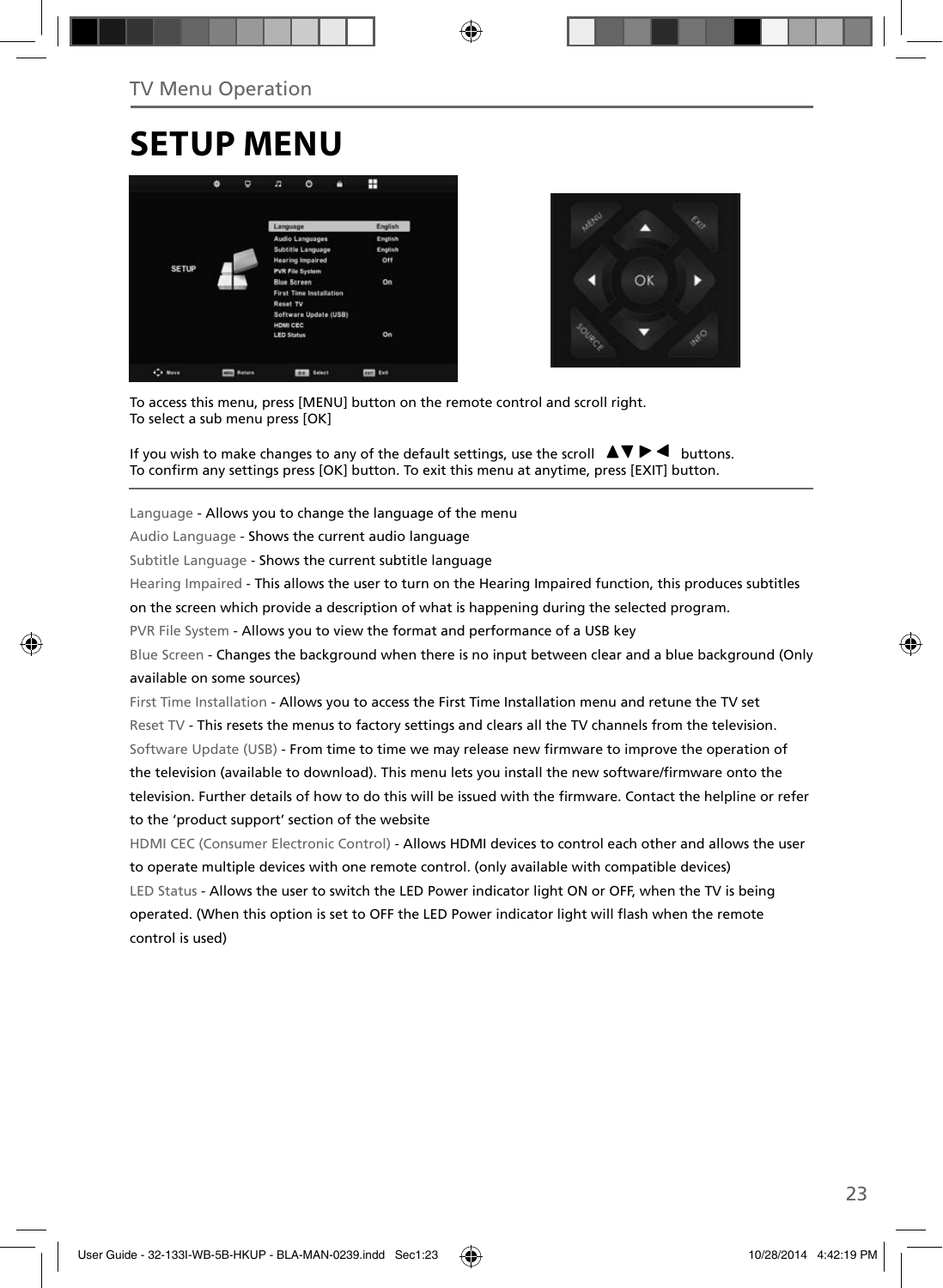# **7 DAY TV GUIDE**

TV Guide is available in Freeview/Saorview TV mode. It provides information about forthcoming programmes (where supported by the Freeview/Saorview channel). You can view the start and end time of all programmes and on all channels for the next 7 days and set reminders.

1) Press [TV GUIDE]. The following 7 Day TV Guide will appear..

| 7 Day TV GUIDE                                                                                                                                                                                                                                                                                                                                 |                     |                                 |                                 |  |
|------------------------------------------------------------------------------------------------------------------------------------------------------------------------------------------------------------------------------------------------------------------------------------------------------------------------------------------------|---------------------|---------------------------------|---------------------------------|--|
| 10 Years Younger: The Challenge<br>Season <sub>2</sub><br>Support worker Janice Cassidy's lifestyle of long working hours and a penchant for tanning<br>has taken its toll, while the stress of bringing up two daughters and heavy smoking has<br>affected interior designer Shere Morady. Surgeon Jan Stanek and the team set out to provide |                     |                                 |                                 |  |
|                                                                                                                                                                                                                                                                                                                                                |                     |                                 | 04 Aug 2010 10:42               |  |
| BBC <sub>1</sub>                                                                                                                                                                                                                                                                                                                               | 05:00-06:00         | 10 Years Younger: The Challenge |                                 |  |
| BBC <sub>2</sub>                                                                                                                                                                                                                                                                                                                               | 06:00-06:30         | <b>The Simpsons</b>             |                                 |  |
| ITV <sub>1</sub>                                                                                                                                                                                                                                                                                                                               | 06:30-07:00         | Hollyoaks                       |                                 |  |
| Channel 4                                                                                                                                                                                                                                                                                                                                      | 07:00-08:00         | <b>Channel 4 News</b>           |                                 |  |
| five                                                                                                                                                                                                                                                                                                                                           | 08:00-09:00         | How to Look Good Naked          |                                 |  |
| BBC <sub>3</sub>                                                                                                                                                                                                                                                                                                                               | 09:00-10:00         | Newlyweds: The One Year Itch    |                                 |  |
| BBC4                                                                                                                                                                                                                                                                                                                                           | 10:00-11:15         | <b>Big Brother</b>              |                                 |  |
| ITV <sub>2</sub>                                                                                                                                                                                                                                                                                                                               | 11:15-11:45         | The Big Bang Theory             |                                 |  |
| <b>Record</b>                                                                                                                                                                                                                                                                                                                                  | Remind<br>dove View | Prev Day<br>Display             | Next Day<br><b>EXIT</b><br>Exit |  |

2) Navigate through the menu using  $\blacktriangle \blacktriangledown \blacktriangleright \blacktriangleleft$ 

You can now: Record a programme by pressing RED (USB device must be connected) Set a reminder by pressing GREEN View a previous day by pressing YELLOW View the next day by pressing BLUE

3) Press [EXIT] to exit the 7 day TV Guide.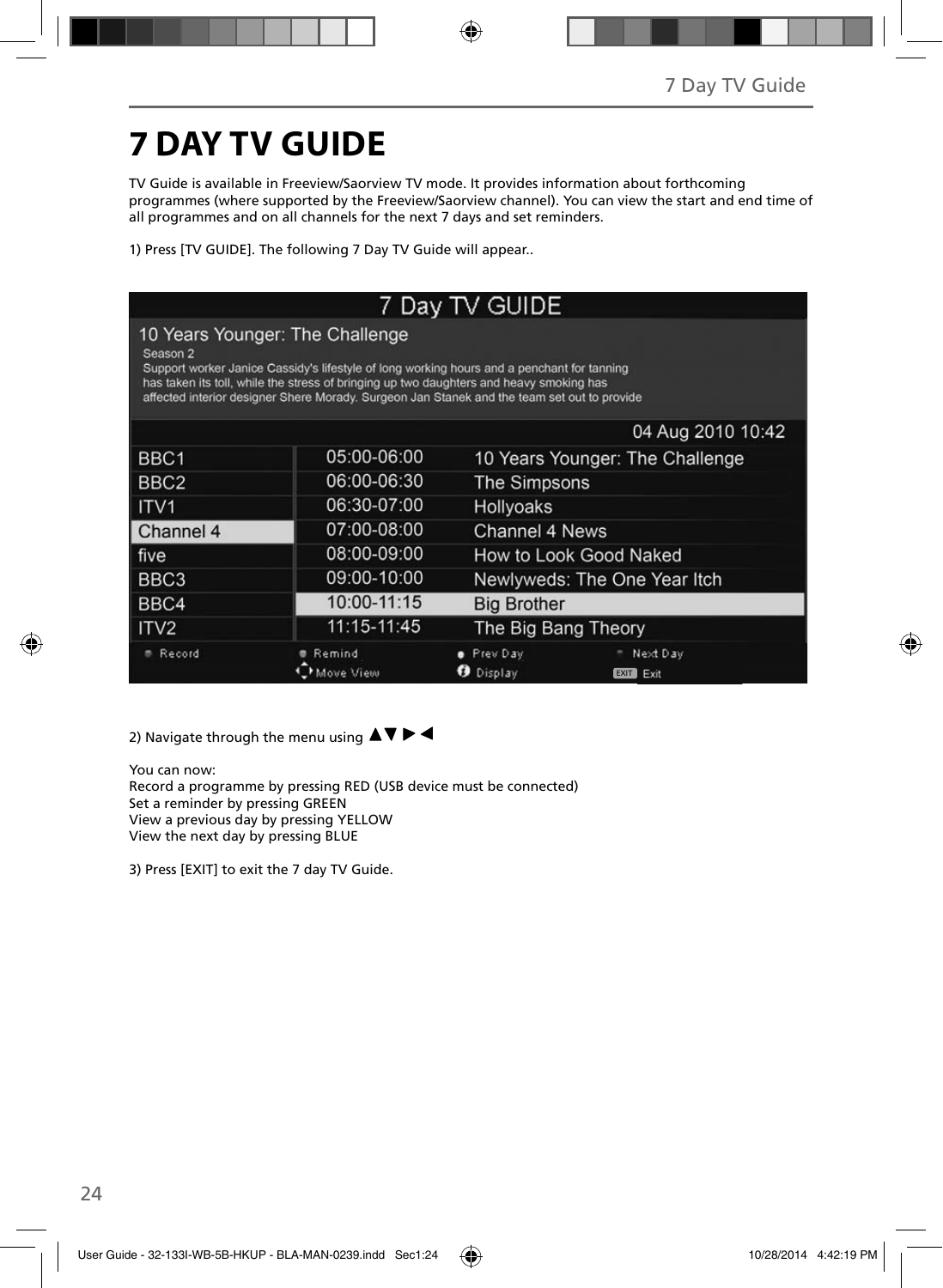### **USB RECORD - FREEVIEW/SAORVIEW MODE**

USB RECORD – FREEVIEW/SAORVIEW MODE

Built into this television is a USB record facility. This function is available in Freeview/Saorview mode when used in conjunction with a compatible USB memory stick or USB hard drive. The benefits of this are as follows:

• Pause live TV and then playback, fast forward and rewind (up to live TV)

- One button record, if you decide you want to record the current programme
- Easy programmable recording from the 7 day TV Guide
- Record TV and watch/listen back on your computer/laptop

Due to the nature of the product, it is necessary to use a high speed USB memory stick (as the TV reads from and writes to the memory stick at the same time, some memory sticks may not be suitable)

You can purchase high speed memory sticks from some computer stores, alternatively, we have a selection of tested and compatible memory sticks available to purchase directly from the helpline/web site.

Minimum Specification - USB Memory Stick

| <b>Read Speed</b>  | 20 MB/s (Mega Byte Per Second) |
|--------------------|--------------------------------|
| <b>Write Speed</b> | 6 MB/s (Mega Byte Per Second)  |

**If you wish to use a USB portable hard drive larger than 32GB, please refer to the FAQ section at the rear of this user guide.**

### Pause Live TV (Time Shift)

Pausing Live TV is very simple.



 $\left(\mathbf{H}\right)$  - Press the play/pause button and the television will pause and the live content will be recorded. To resume watching press play/pause again.

**D** - Press fast forward to go forward in a recording (i.e. to skip adverts)

 $\bigcirc$  - Press fast rewind to go back in a recording (i.e. if you fast forwarded too far)

Tip: When you switch the TV to standby or change channel the Time Shift memory is wiped. To restart time shift you must press play/pause button.

#### One Button Record

At any point in time you may decide to record the current channel that you are watching. To do this you need to press the red button highlighted below.



Tip: This television contains one TV tuner, therefore it can only record the channel you are watching or record one channel while the television is in standby mode.

Note: USB record function is only avilable in Freeview/Saorview TV mode. Due to copyright laws and illegal copying/recording it is not possible to record to/from any other input/output source.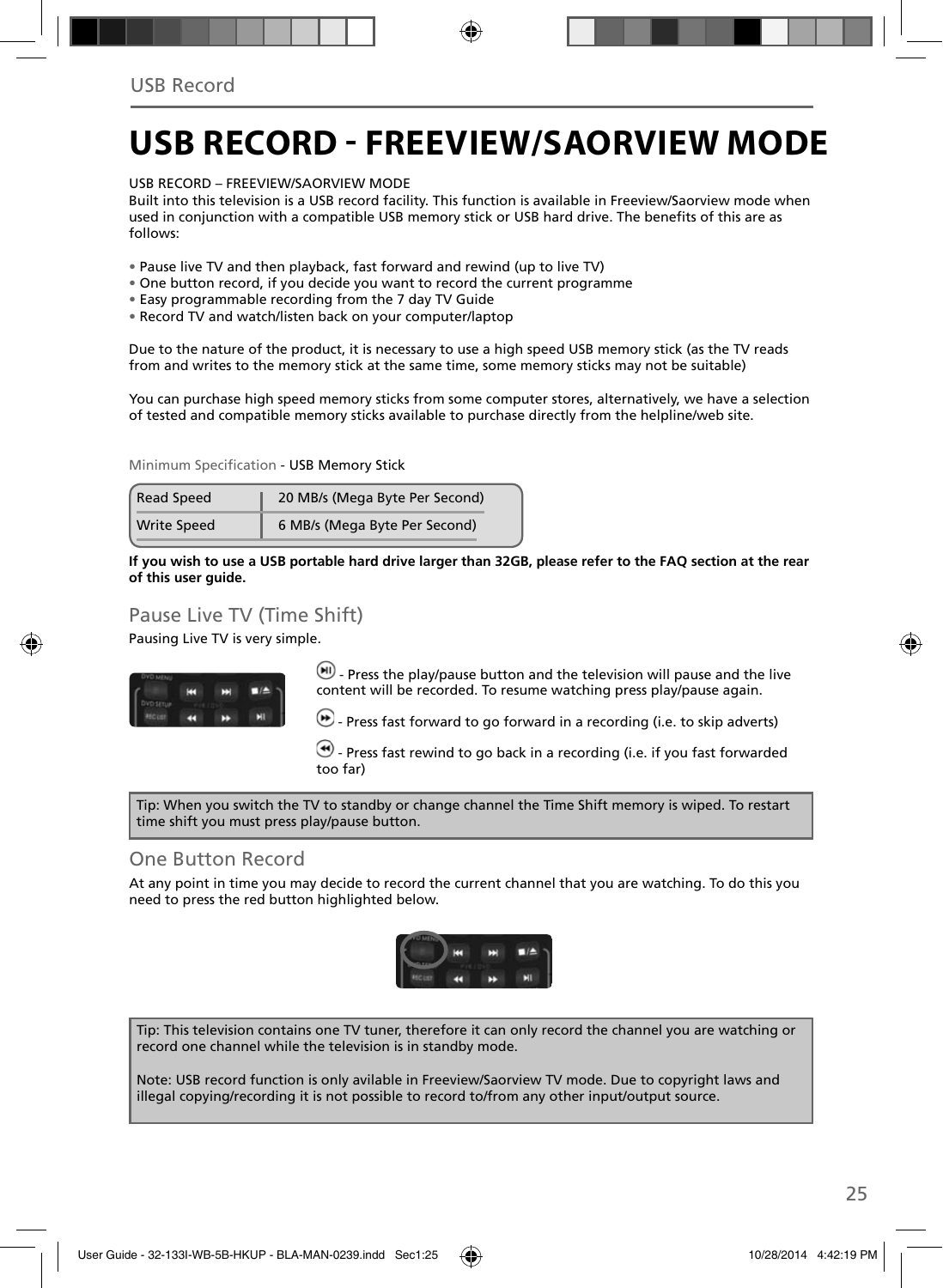## **USB MODE/MEDIA PLAYER**

USB mode offers playback of various different types of content that you have saved on your USB Memory Stick.

On switching to USB source the below menu screen will appear. The content will be divided into Photo, Music, Movie and Text based on file type.



1) You can navigate through the menus using the scroll  $\triangle \triangledown \triangleright \blacktriangleleft$  buttons. To confirm the item you wish to play/view press [OK] button.

| PHOTO                    | w |
|--------------------------|---|
| Return<br>$\overline{c}$ |   |

2) Select the drive you require. (If your drive only has 1 partition you will only see 1 item).



3) You can now access the item. Press OK to view. 4) While viewing you control the item using



or by pressing ( i ) and using  $\Delta \nabla \blacktriangleright$   $\blacktriangle$  and (OK)



Tip: If you experience a playback issue, please ensure the files being used are the correct format (example - the picture plays but no sound) See technical specification page for compatible file types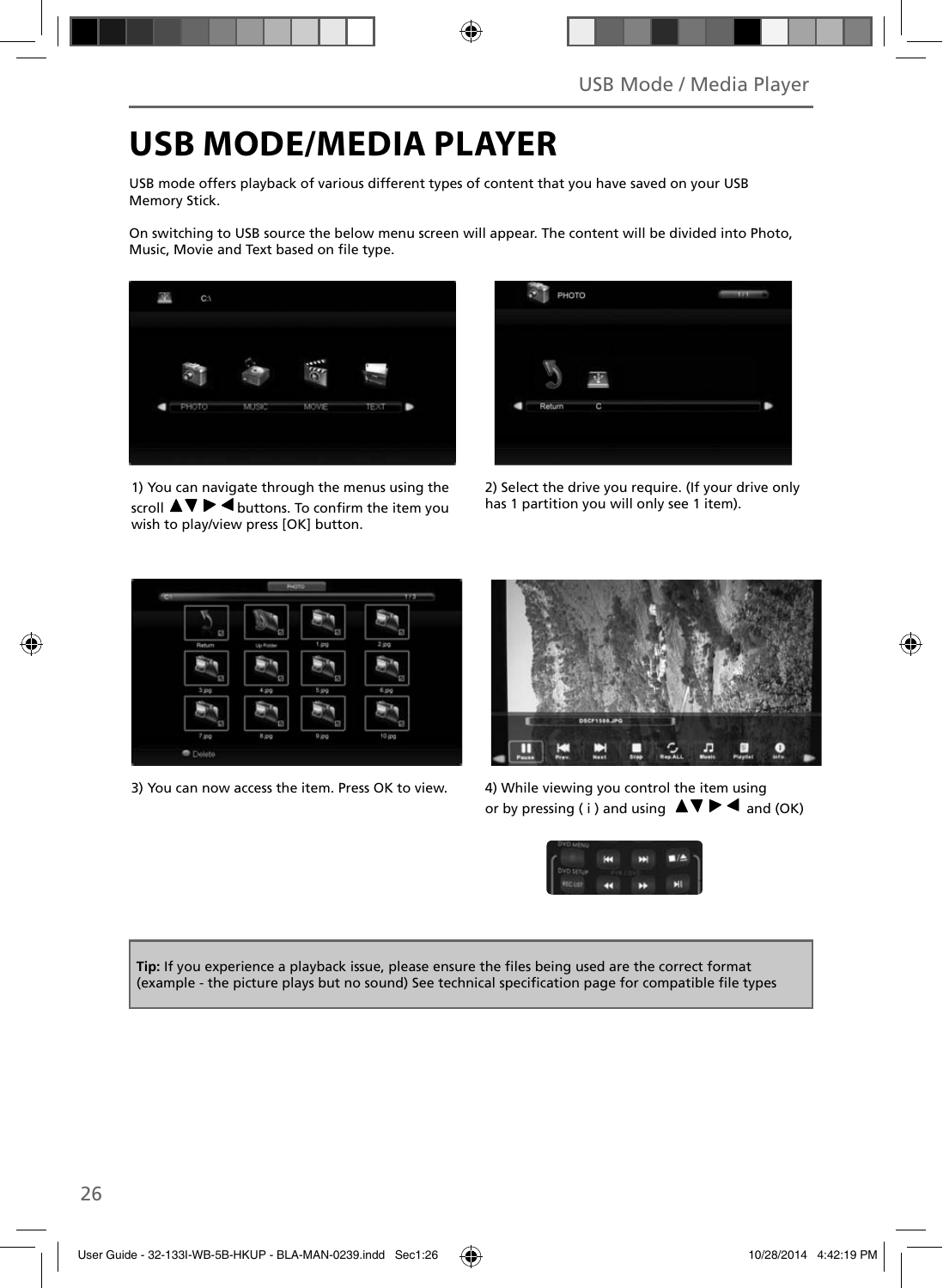### **USING YOUR TV WITH A SKY DIGITAL SET TOP BOX**

#### **Option 1) Connecting your TV to your Sky box (when both the TV and Sky Box are located in the same room)**

Depending on your Sky Box & TV model, connect either by SCART or HDMI cables (available separately)

If connecting by SCART, select the 'Input source' on the TV as SCART.

If connecting by HDMI, select the 'Input source' on the TV as HDMI (if the TV has more than 1 HDMI port, ensure you select the input source to match the HDMI numbered port on the rear of the TV)

If you wish to use your Sky remote to operate the TV's functions, you will need a Sky remote control (Revision 9 or later) and you will need to programme a 4 digit code into it. See bottom of this page.

### SCART or HDMI cable ó Sky Box

#### **Option 2) Connecting your TV to your Sky box (when your Sky box is located in a different room to the TV)**

Please note, if you are adding a 'Magic Eye/TV Link' to your system so that you can use your Sky remote control to change the Sky channel in the room where the 2nd TV is located, please refer to the instructions included with the TV link/magic eye in order to ensure the RF or RF2 output on your Sky box is powered on. (The red LED light on the TV link/magic eye will light up if the RF / RF2 output is correctly set up) If you do not have the instructions that came with the TV link/magic eye, instructions on how to do it can be found on our web site.



1) To tune the TV to the Sky box, on the 2nd TV, select the 'Analogue' input source.

2) Select the channel that you wish to store the Sky box/channel on. (If you do not use channels 1-5 because you no longer have analogue terrestrial channels after digital switchover, you may choose to select channel 1 to store the Sky box/channel, if you still have and use analogue channels 1-5, you may for example decide that channel 6 is the best option for you)

3) Press the corresponding number on the remote control to select the desired analogue channel chosen as per point 2 above.

4) On the TV remote control, press Menu. Now navigate through the menus to select Manual Tuning or Analogue Manual tuning (refer to the Tuning/Channel menu section of this user guide if necessary)

5) Manually tune in the channel (usually, the Sky box is at a frequency between 800Mhz and 850Mhz) once the Sky box/channel is found, press 'OK' to store it.

If you wish to use your Sky remote to operate the TV's functions, you will need a Sky remote control (Revision 9 or later) and you will need to programme a 4 digit code into it. See below.

#### **Using a Sky Remote or a Universal Remote to operate your TV**

**Sky Remote Control** - If you wish to use your Sky remote to operate the basic functions of your TV, you need to programme a 4 digit code into it. Please note - you will need the latest Sky Revision 9 remote control as this is the only version that includes the latest software/firmware necessary to operate this model of TV. **The code required for this television is 2134.** If you wish to upgrade/replace your existing Sky remote control to the latest version, you can do so on our web site.

**Universal Remote Control** - If you wish to use a Universal remote control to operate your TV, please refer to the website for a full list of codes. (Please note we only have codes for One for All branded remote controls, if you have an alternative brand of Universal remote, please refer to the manufacturer for the code.)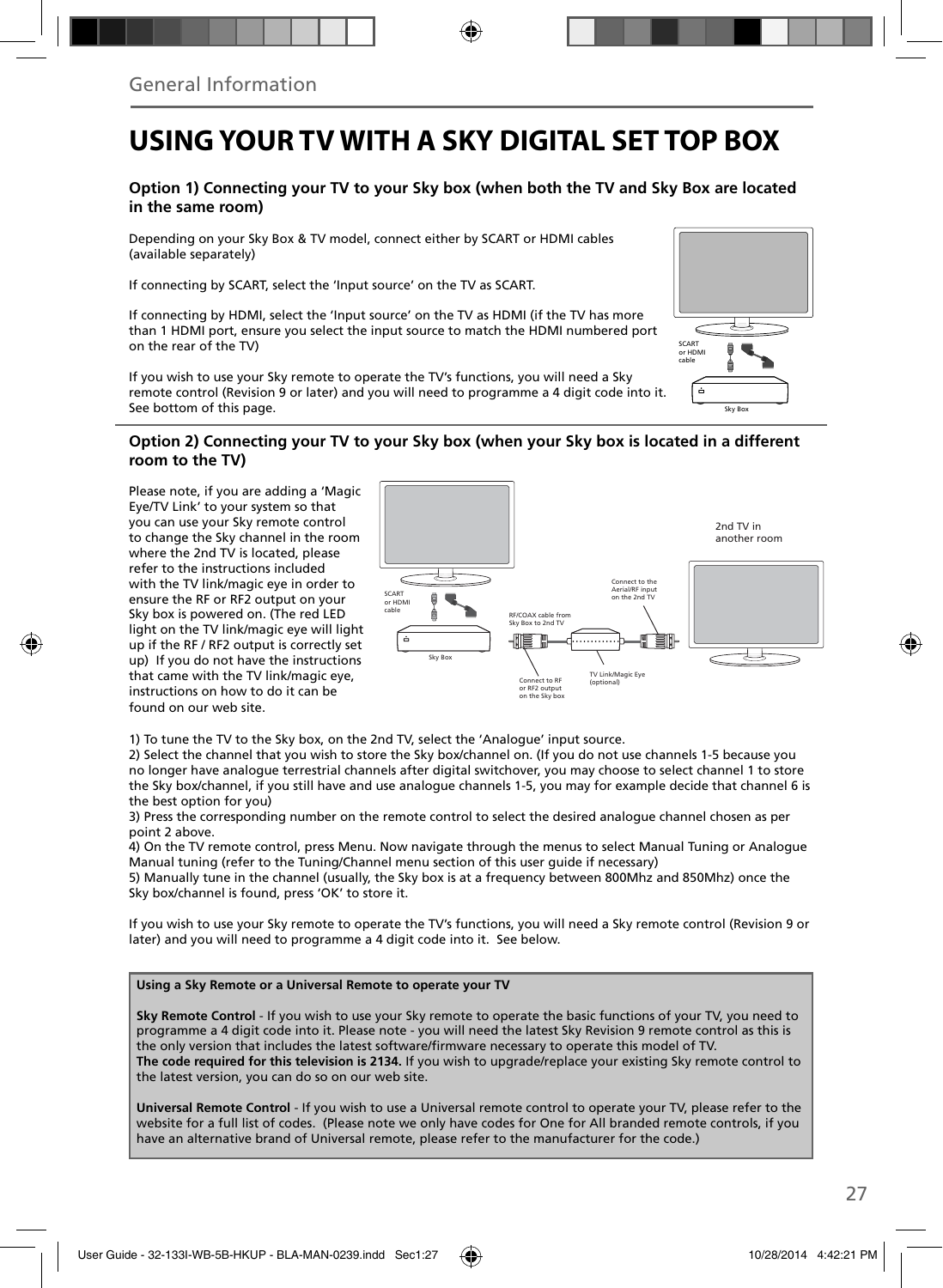## **FREQUENTLY ASKED QUESTIONS**

| General                        | I would like to have louder<br>sound by connecting<br>additional speakers                                                               | 1) Use the 3.5mm headphone output and a 3.5mm to phono cable<br>(available separately) to connect to an amplifier/surround sound system.<br>Please note this will deactivate the TV's built in speakers.<br>2) Connect a COAX cable from the TV's COAX output to your<br>amplifier/surround systems COAX input.                                                                                                                                                                                                                                                                                                                      |
|--------------------------------|-----------------------------------------------------------------------------------------------------------------------------------------|--------------------------------------------------------------------------------------------------------------------------------------------------------------------------------------------------------------------------------------------------------------------------------------------------------------------------------------------------------------------------------------------------------------------------------------------------------------------------------------------------------------------------------------------------------------------------------------------------------------------------------------|
| General                        | Why are some options in<br>the menu unavailable and<br>greyed out                                                                       | Some options are only available in certain sources, i.e. HDMI. They are<br>unavailable in the other sources where they have no affect.                                                                                                                                                                                                                                                                                                                                                                                                                                                                                               |
| General                        | Can I stop my TV automatically<br>turning off after 4hrs?                                                                               | Yes, in the time settings menu, scroll down to Auto standby and select<br>OFF.                                                                                                                                                                                                                                                                                                                                                                                                                                                                                                                                                       |
| TV                             | I have tuned in Digital TV<br>but I am not receiving any<br>or all of the channels and/<br>or the channels I receive are<br>breaking up | 1) Check you are in an area that can receive Freeview/Saorview<br>Visit www.freeview.co.uk or www.saorview.ie<br>2) Check you are using an aerial that is able to receive a good digital<br>signal. In most cases, you will need an outdoor digital hi-gain/wideband<br>aerial. In areas that have excellent digital coverage, you may be able<br>to use a loft type aerial but it is highly likely that you will also need to<br>connect a booster between the back of the TV and the TV aerial wall<br>socket. Unfortunately, to receive a good enough digital signal, it is not<br>possible to use a portable/indoor type aerial. |
| TV                             | I have re-tuned my television<br>but when I switch it off it is<br>not storing the channels                                             | Complete a first time installation, please refer to the set-up menu section<br>of the manual of how to do this.                                                                                                                                                                                                                                                                                                                                                                                                                                                                                                                      |
| <b>VCR/DVD</b><br>Recorder     | I have connected the TV to<br>my VCR or DVD Recorder via<br>SCART but it is not recording                                               | In addition to connecting via SCART, you should connect the aerial cable<br>from the wall socket to your VCR/DVD Recorder and another aerial cable<br>from the VCR/DVD Recorder to the TV.                                                                                                                                                                                                                                                                                                                                                                                                                                           |
| <b>Game Consoles</b>           | I have connected my PS3 to<br>the TV via HDMI, but I am<br>not receiving any pictures or<br>sound on my Television                      | 1) Ensure the TVs source is on HDMI.<br>2) Check your settings on your PS3 are as per the PS3 instruction manual.                                                                                                                                                                                                                                                                                                                                                                                                                                                                                                                    |
| Game Consoles                  | I have connected my<br>Xbox 360 to the TV via<br>Component Cables (Red,<br>Green & Blue) but I am not<br>receiving any sound            | Component cables only provide HD Pictures. For the sound you will need<br>to connect the Red & White audio cables on the Xbox to the Red & White<br>phono inputs on the rear of the TV. Please refer to the 'Connections'<br>pages.                                                                                                                                                                                                                                                                                                                                                                                                  |
| System Lock                    | I have changed the password<br>on the television and now<br>forgotten it                                                                | There is a master password of 4711, to gain access to the TV menu and<br>reset the normal password.                                                                                                                                                                                                                                                                                                                                                                                                                                                                                                                                  |
| USB Mode                       | I have inserted a USB<br>Memory Key, but the TV<br>does not recognise it                                                                | Ensure the USB Memory Key is formatted to type FAT32.                                                                                                                                                                                                                                                                                                                                                                                                                                                                                                                                                                                |
| USB Mode                       | Using a USB portable hard<br>drive / larger than 32GB                                                                                   | If you wish to use a portable hard drive larger than 32GB, please note<br>that it must be formatted to the FAT32 file system in order to operate on<br>this TV. Windows XP/Vista computers are only capable of formatting up<br>to 32GB, therefore, you will need a software programme/utility to format<br>larger hard drives. Please refer to the web site for more information.                                                                                                                                                                                                                                                   |
| USB Record /<br>TV models only | I cannot change the channel,<br>access the menu or use the<br>red button                                                                | During Time Shift you cannot change the channel, access the menu or use<br>the red button                                                                                                                                                                                                                                                                                                                                                                                                                                                                                                                                            |
| USB Record /<br>TV models only | When using the USB to<br>record the picture 'breaks<br>up' or experience loss of<br>sound.                                              | Check the USB Memory Stick meet the minimum requirements of Read<br>Speed - 20 MB/s (Mega Byte Per Second), Write Speed - 6 MB/s (Mega Byte<br>Per Second)                                                                                                                                                                                                                                                                                                                                                                                                                                                                           |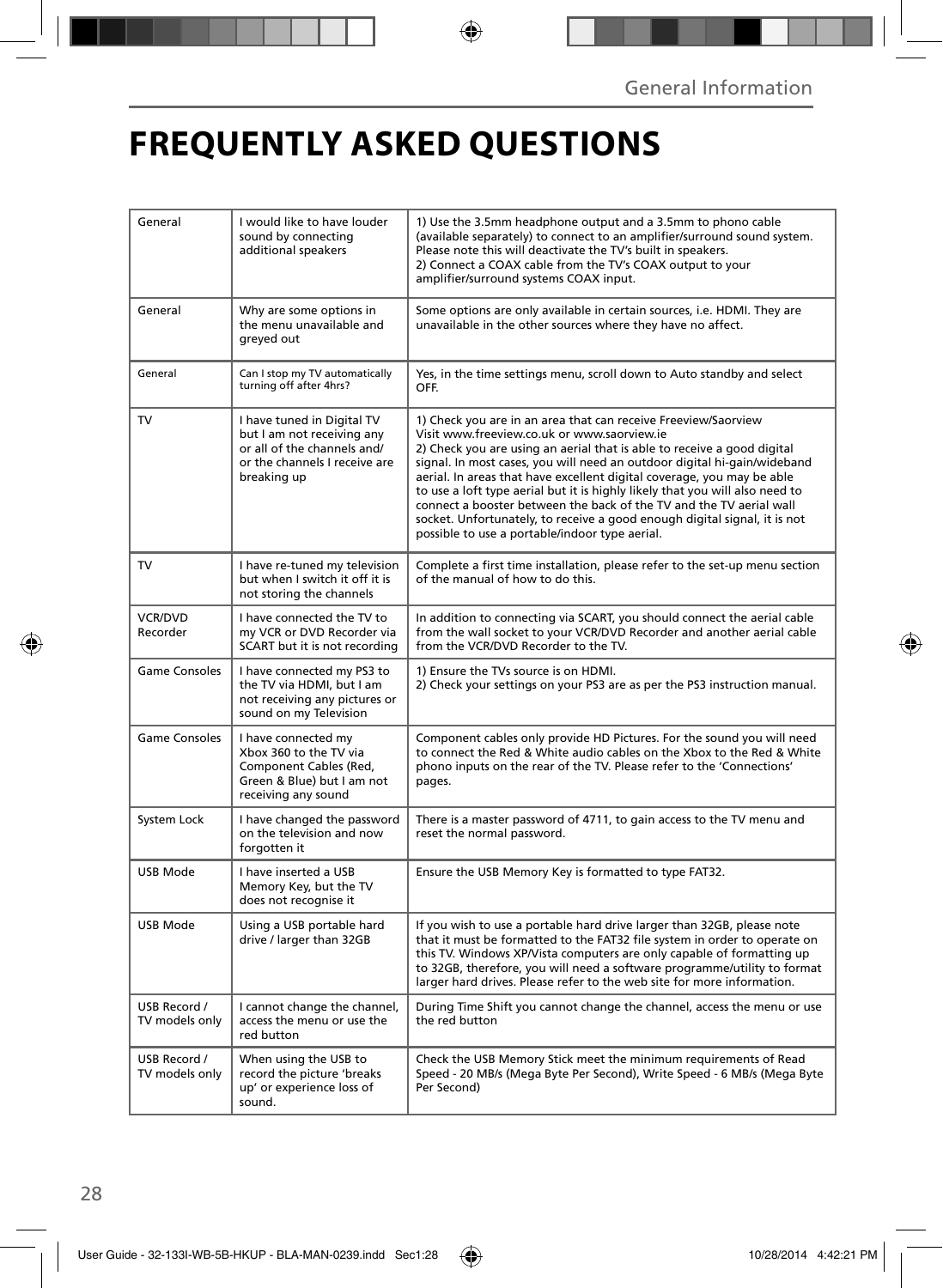## **TECHNICAL SPECIFICATION**

### **Product fiche**

| <b>Supplier</b>                                                                                                                                                                                                  | <b>Blaupunkt</b>                          |  |
|------------------------------------------------------------------------------------------------------------------------------------------------------------------------------------------------------------------|-------------------------------------------|--|
| <b>Model ID</b>                                                                                                                                                                                                  | 32/133I-WB-5B-HKUP<br>32/133I-WB-5B2-HKUP |  |
| <b>Energy effiency class</b>                                                                                                                                                                                     | $A+$                                      |  |
| Visible screen size (diagonal)                                                                                                                                                                                   | 82 cm / 32 inches                         |  |
| On mode model average power consumption                                                                                                                                                                          | 31 W                                      |  |
| Annual energy consumption *1                                                                                                                                                                                     | 45 kWh                                    |  |
| Standby power consumption *2                                                                                                                                                                                     | < 0.5 W                                   |  |
| Off mode power consumption                                                                                                                                                                                       | 0 <sub>W</sub>                            |  |
| Screen resolution                                                                                                                                                                                                | 1366 (w) x 768 (H)                        |  |
| *1: Energy consumption XYZ kWh per year, based on the power consumption of the television<br>operating 4 hours per day for 365 days. The actual energy consumption will depend on how the<br>television is used. |                                           |  |

\*2: When the TV is turned off with the remote control/standby button and no function is active.

### **Additional Technical Information**

| <b>RF</b>                       | 75 ohm Antenna / Analog / DVB                                                                                                                                                               |
|---------------------------------|---------------------------------------------------------------------------------------------------------------------------------------------------------------------------------------------|
| Inputs                          | 3 x HDMI, 1 x USB, 1 x SCART, 1 x Composite/Video,<br>1 x Mini Component/YPbPr, 1 x VGA/PC,<br>1 x shared audio for Composite/Video & Component/YPbPr,<br>1 x 3.5mm jack for PC audio input |
| Sound Outputs                   | 1 x Coax Audio output, 1 x 3.5mm Headphone                                                                                                                                                  |
| Speaker/Sound watts (RMS)       | $2 \times 8$                                                                                                                                                                                |
| Voltage and power consumption   | 110-240y 50 / 60Hz<br>31/45/70W (ecomode/standard/max)                                                                                                                                      |
| Dimensions including stand (mm) | 739 W x 485 H x 180 D                                                                                                                                                                       |
| Net weight (Kgs)                | 5.8                                                                                                                                                                                         |
| <b>Wall Mounting</b>            | VESA 200 x 100 (mm)                                                                                                                                                                         |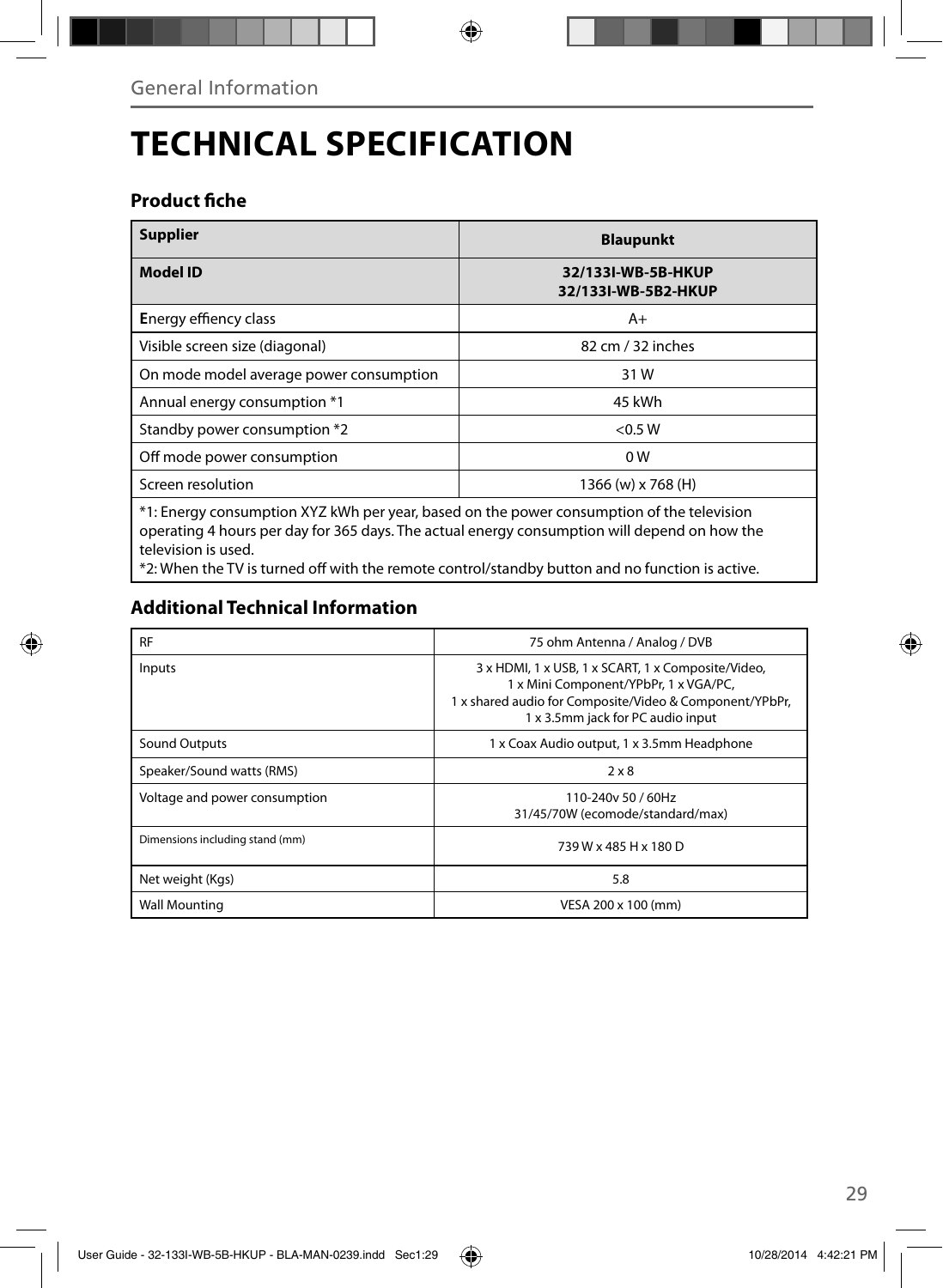## **TECHNICAL SPECIFICATION**

### **Compatible files in USB Mode**

| Media | File Ext.     | Codec                                         |                         | Remark                                                                        |
|-------|---------------|-----------------------------------------------|-------------------------|-------------------------------------------------------------------------------|
|       |               | Video                                         | Audio                   |                                                                               |
|       | .mpg          | MPEG-1, MPEG-2                                | MP3, WMA,<br><b>AAC</b> | Max Resolution: 1920x1080<br>Max Data rate: 40 Mbps                           |
|       | .avi          | DivX, Xvid, MJPEG,<br>MPEG-4 SP/ASP,<br>H.264 |                         |                                                                               |
|       | .ts           | MPEG-2, H.264                                 |                         |                                                                               |
| Movie | .mov/<br>.mkv | MPEG-4 SP/ASP,<br>H.264                       |                         | Max Resolution: 1920x1080<br>Max Data rate: 20 Mbps                           |
|       | .dat          | MPEG-1                                        |                         |                                                                               |
|       | mp4           | MPEG-4 SP/ASP,<br>H.264                       |                         |                                                                               |
|       |               | MPEG-1, MPEG-2                                |                         | Max Resolution: 720x576                                                       |
|       | .vob          | MPEG-2                                        |                         | Max Data rate: 40 Mbps                                                        |
|       | mp3.          |                                               | MP3                     | Sample Rate 8K-48KHz<br>Bit rate: 32K - 320Kbps                               |
| Music | .wma          |                                               | <b>WMA</b>              | Channel: Mono/Stereo                                                          |
|       | .m4a/<br>.aac |                                               | <b>AAC</b>              | Sample Rate 16K-48KHz<br>Bit rate: $32K \sim 442Kbps$<br>Channel: Mono/Stereo |
| Photo | .jpg/         | Progressive JPEG                              |                         | Max Resolution: 1024x768                                                      |
|       | .jpeg         | <b>Baseline JPEG</b>                          |                         | Max Resolution: 8192x8192                                                     |
|       | .bmp          | <b>BMP</b>                                    |                         | Max Resolution: 6500x6500<br>Pixel Depth 1/4/8/16/24/32 bpp                   |
|       | .png          | Non-Interlaced                                |                         | Max Resolution: 3000x3000                                                     |
|       |               | Interlaced                                    |                         | Max Resolution: 1500x1500                                                     |